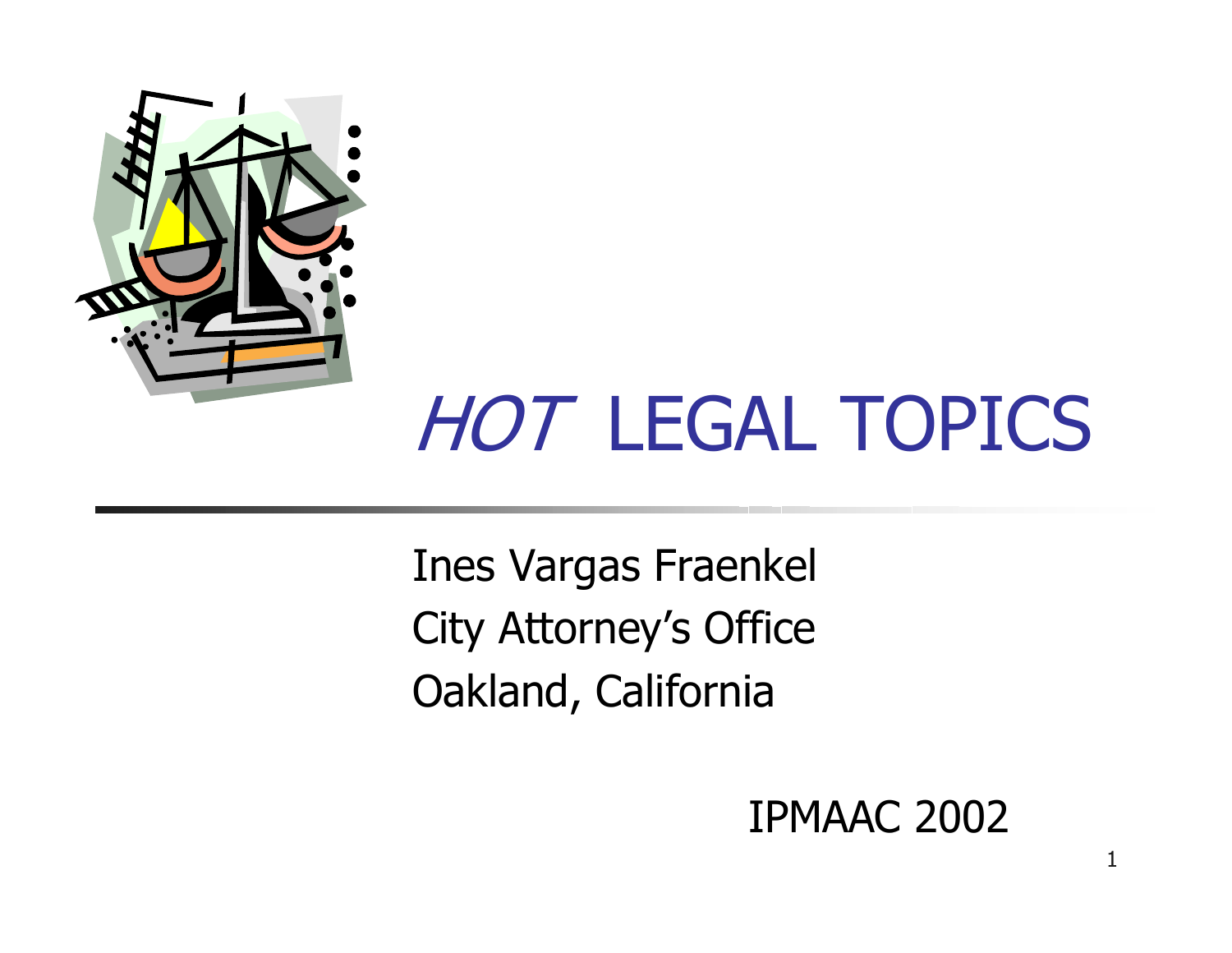

- Ξ Disparate Impact
	- Take It to the Limit (Paige v. CHP and Cal.)
- **Americans With Disabilities Act (ADA)** 
	- Wrist Action (Toyota Motors v. Williams)
	- Age Before Disability (U.S. Airways v. Barnett)
	- Hire Me, Hurt Me (Chevron v. Echazabal)
	- Can't Touch Me (Barnes v. Gorman)
	- I Believe! (2 perception cases)
- **Privacy Rights** 
	- I Heard It Through The Grapevine (County of Riverside v . Superior Court/Madrigal)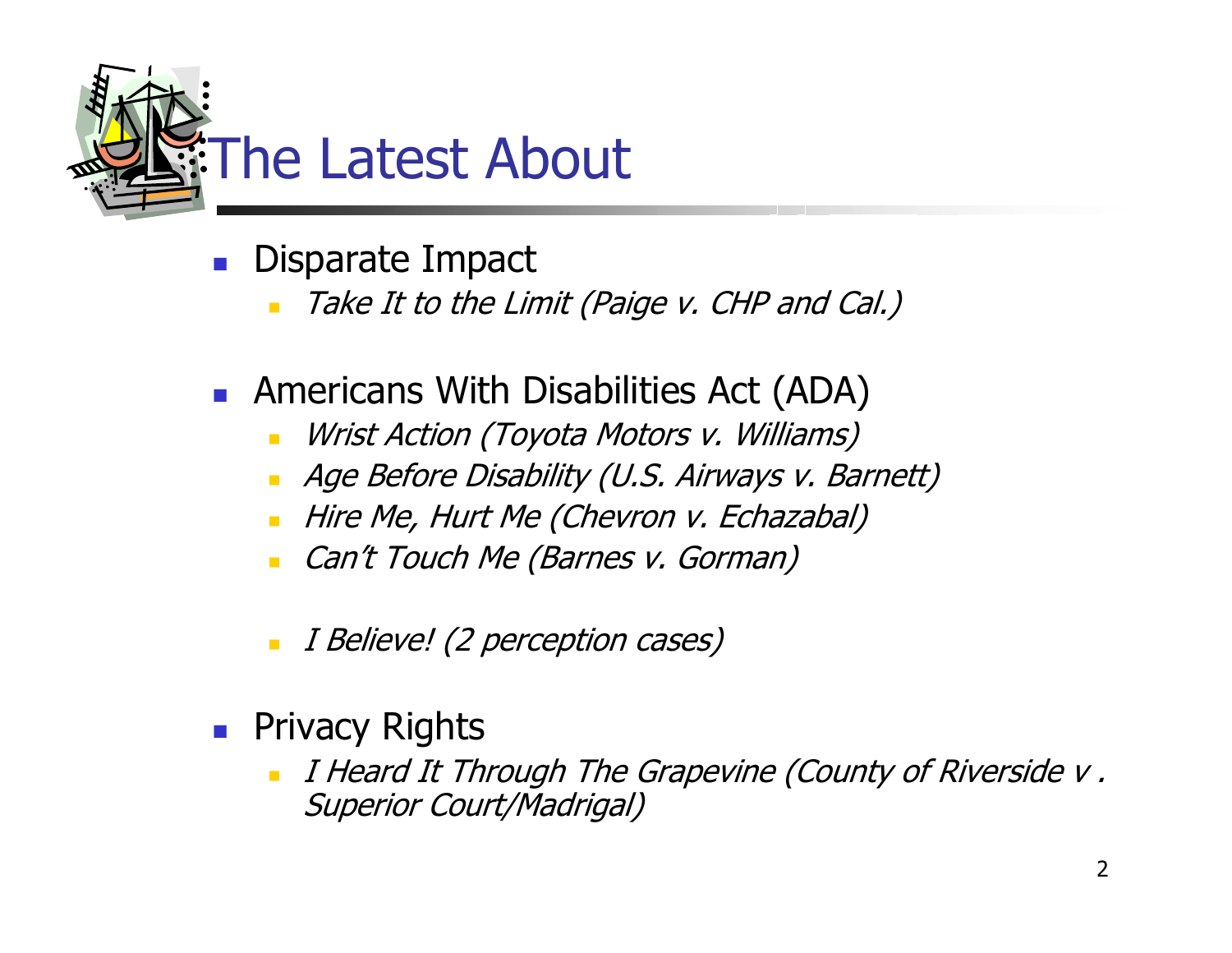

- F. Disparate Impact
	- $\blacksquare$  Paige vs. California Highway Patrol, State of California and CHP Commissioner (9th Cir.)
		- Class Acts
		- **Proxy Groups**
		- **Aggregation**
- Americans With Disabilities Act (ADA)
	- Toyota Motors v. Williams (U.S.)
	- U.S. Airways v. Barnett (U.S.)
	- Chevron v. Echazabal (U.S.)
	- Barnes v. Gorman (U.S.)
	- Hernandez v. Hughes Missile Co. (9th Cir.)
	- **-** Fogleman v. Mercy (3rd Cir.)
- **Privacy Rights** 
	- City of Riverside v. Superior Court (Cal.)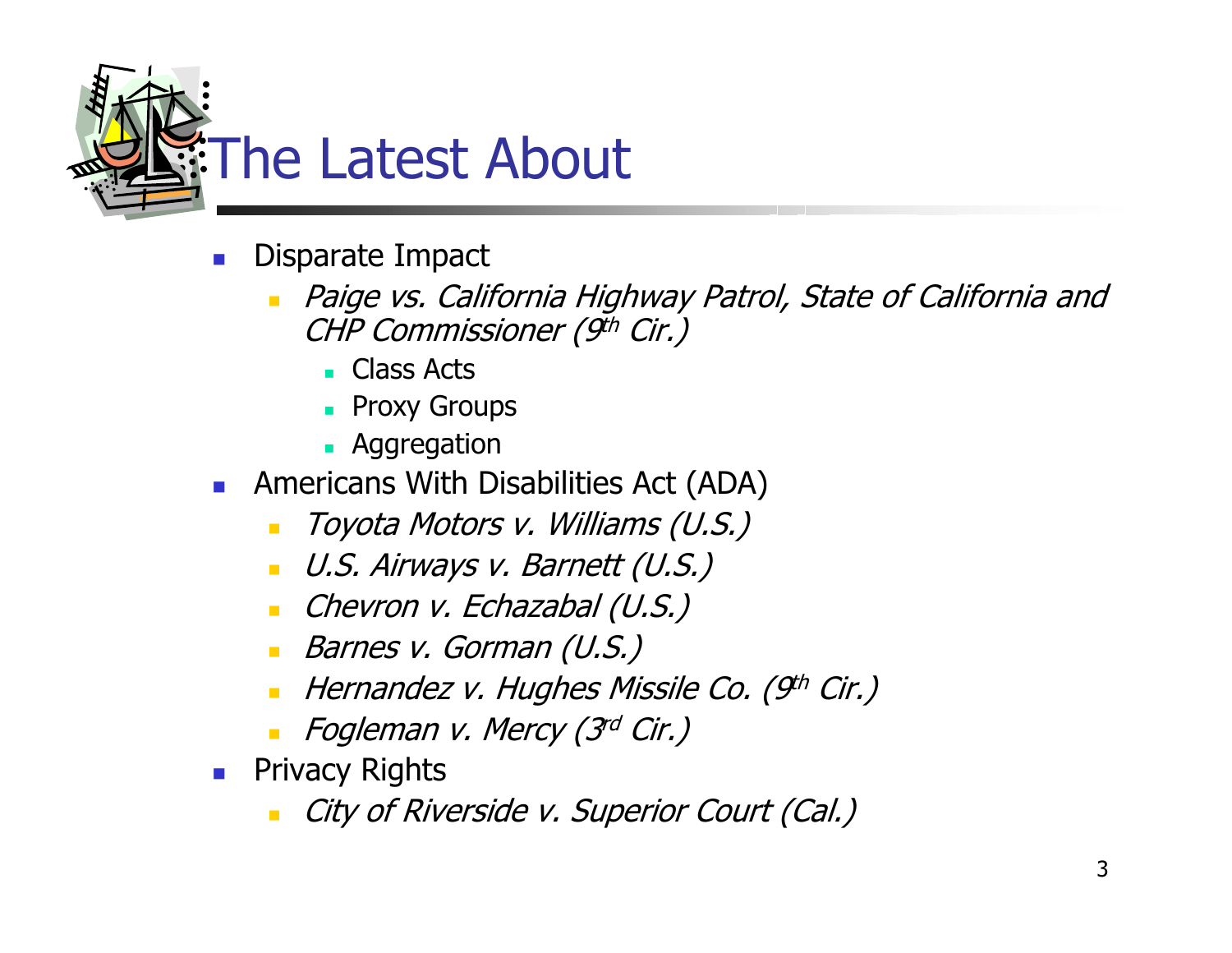

#### $\mathbb{R}^n$ ISSUES:

- **Number 10 Number 10 and 10 Number 10 Number** 10 Number 10 Number 10 Number 10 Number 10 Number 10 Number 10 Number discrimination in promotion case?
- Class Certification All non-whites
- **Aggregation** 
	- **Events that Predate the Limitations Period**
	- Data across examinations "Single Pool"
- **Incorrect Data Analysis**
- **COUNTER ISSUE: Business Related Promotion** Practices:?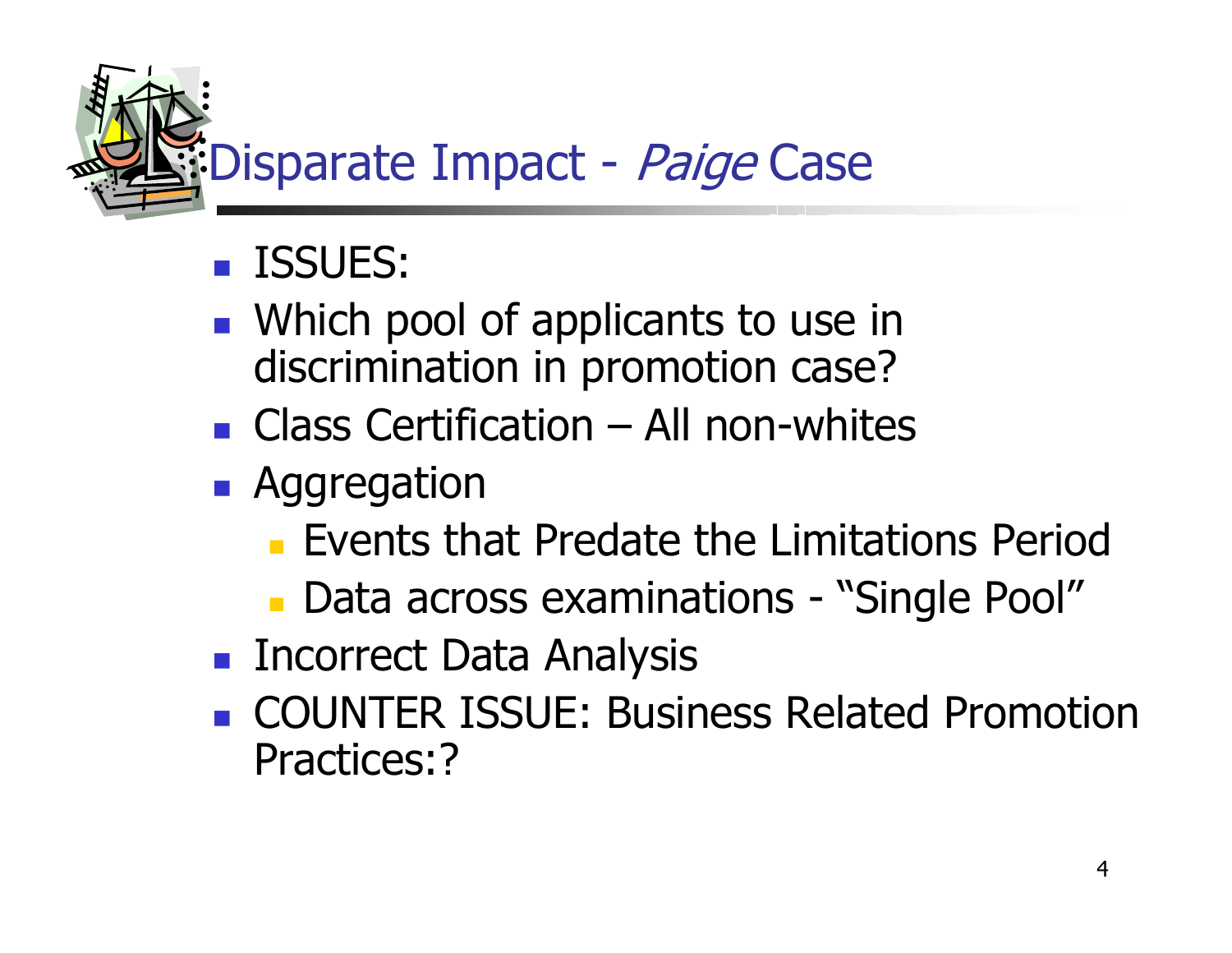

- January 1994 lawsuit filed in District Court
	- **Class certified**
	- **Mutual Motions for Partial Summary** Judgment
- **March 1995 Plaintiff's M/PSJ granted,** Defendants' M/PSJ denied
- December 20, 1996 Paige I decisions
	- **Plaintiff's M/PSJ reversed**
	- **Case remanded**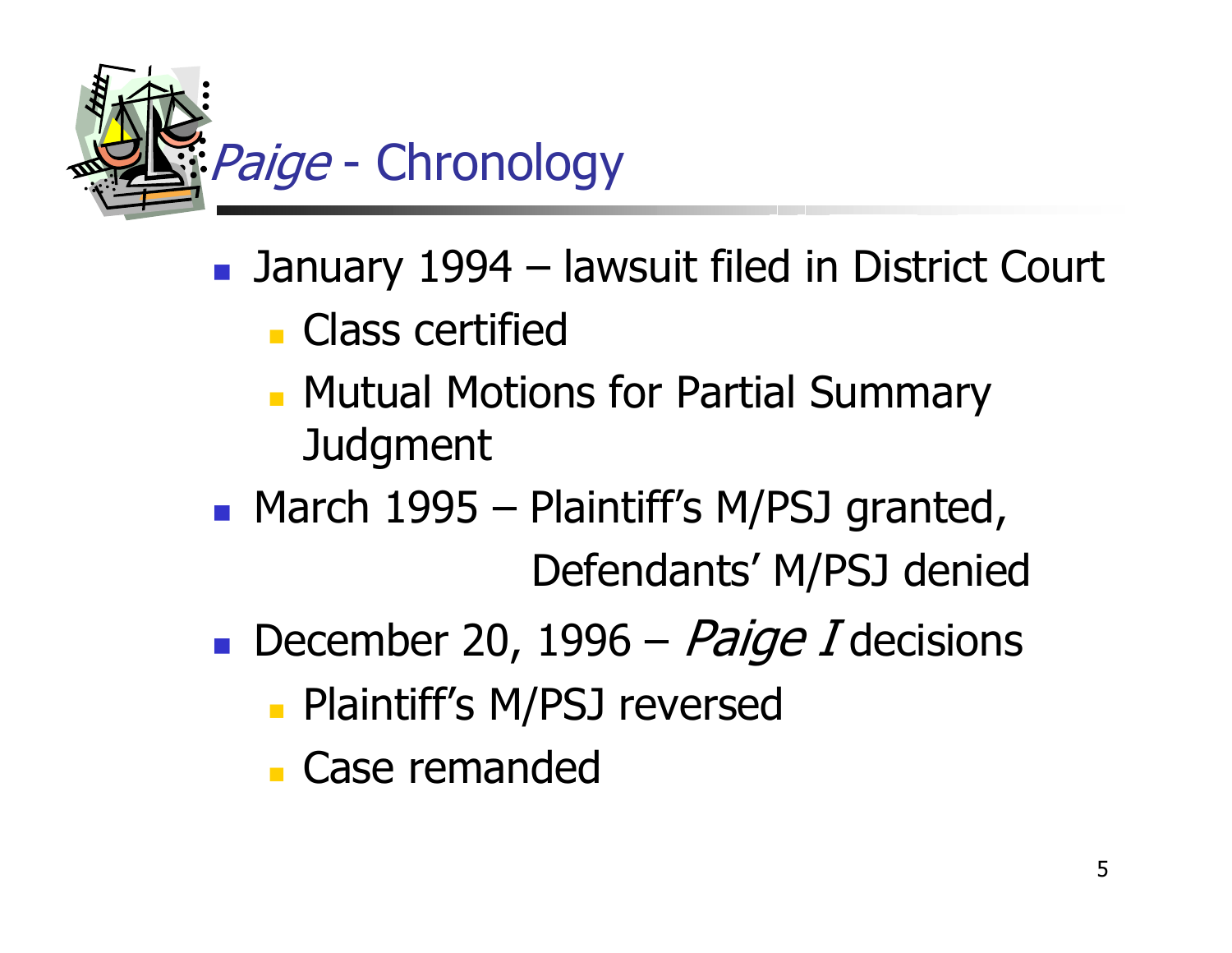Paige – Chronology (cont'd.)

- On Remand -
	- **Additional Discovery**
	- **Mutual Motions for Partial Summary** Judgment
- August 1998 Plaintiffs' M/PSJ granted, Defendants' denied
- $\mathbb{R}^2$ January 2002 – Oral Argument
- $\mathbb{R}^n$  $\blacksquare$  May 31, 2002 –  $Paige$   $II$  decision
- **June 14, 2002 Petition for Rehearing en** banc by defendants on issue of Aggravation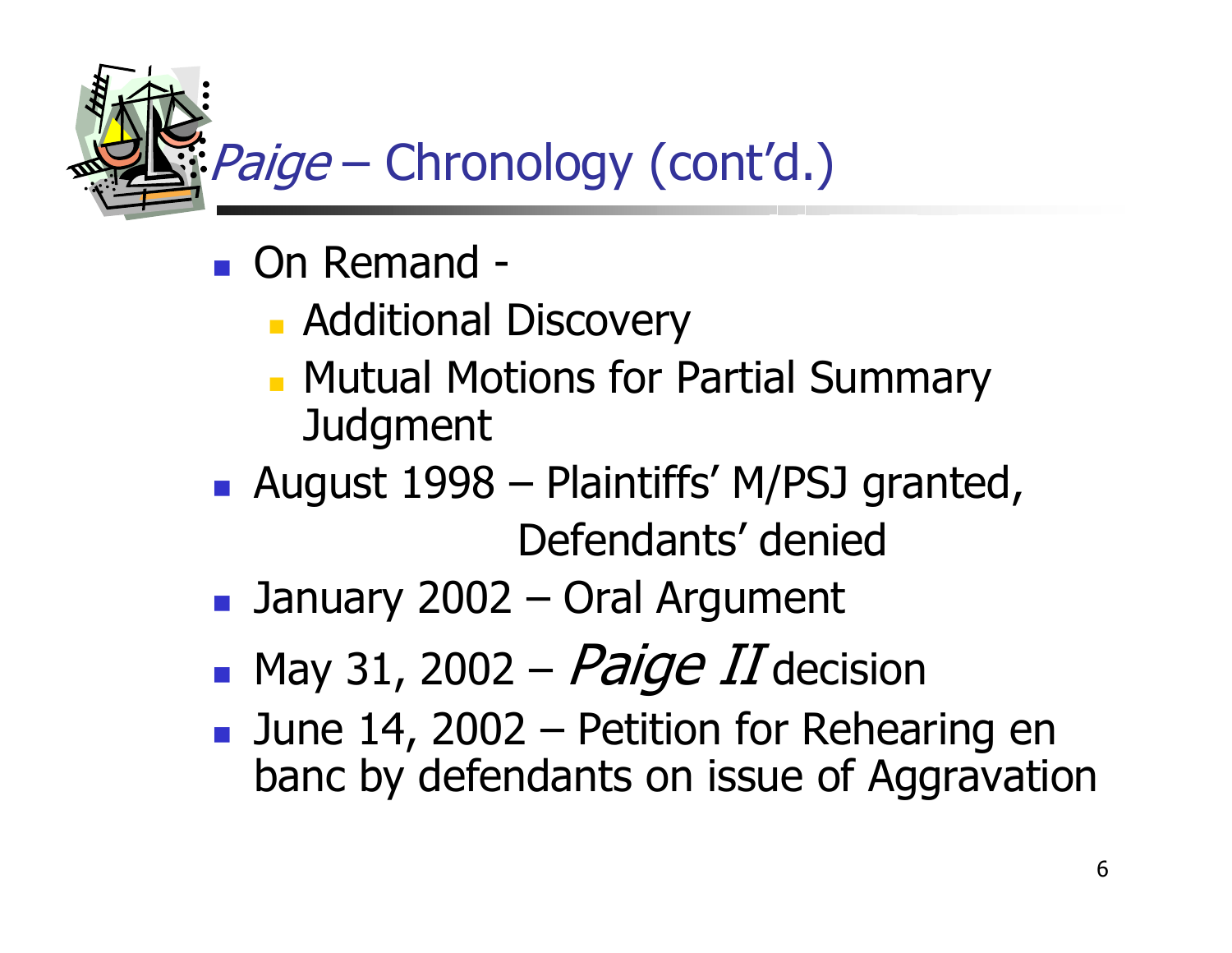

- Ξ CHP promotion practices:
	- Initial hire as Cadets
	- CHP Academy (6-months), then CHP Officer
	- **Cal Vehicle Code: all supervisory vacancies within** CHP must be filled by officers promoted from the next lower rank.
	- **Application for advancement**
	- **Testing** 
		- Sergeant: multiple choice written and oral interview
		- **Lieutenant: multiple-choice written and oral interview**
		- Captain: In-Basket and oral interview
	- **Eligibility List is compiled and published.**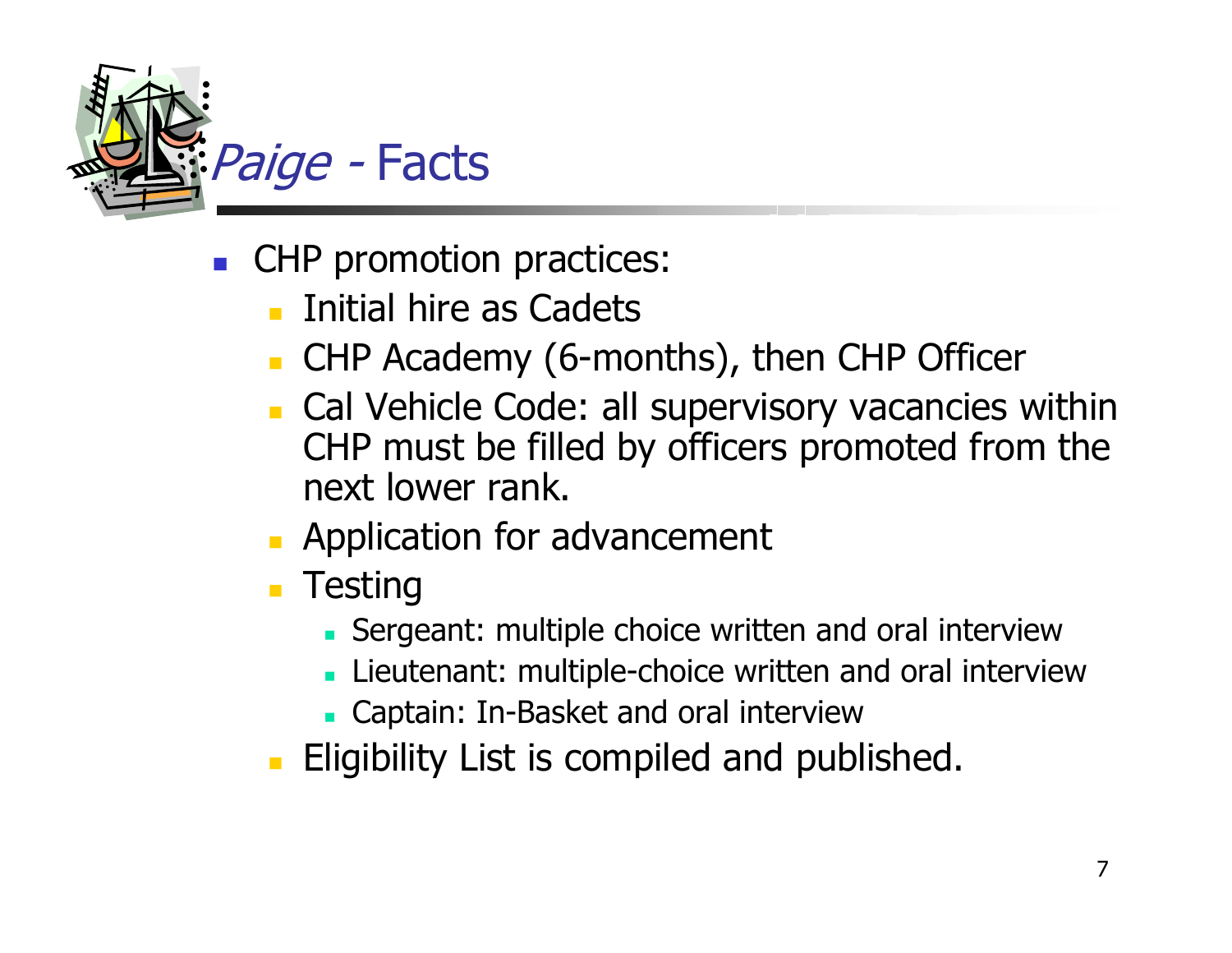

- F. District Court Findings:
	- $\blacksquare$  Disparate Impact –
		- There exists a statistically significant disparity between minority representation in CHP supervisory ranks and minority representation in supervisory peace officer positions
	- **Use of** *external census data* **to evaluate CHP's promotion** practices was appropriate, and the use of *internal applicant* flow data was not because of "dearth"
	- **Dearth**" of internal applicants attributed to:
		- statutory requirement of "appointing officers only from within CHP", and
		- fact that minority representation in entry-level officer rank was less than minority representation in entry-level ranks statewide, as measured by 1990 Cal. Census Code.
	- Ruling is "not a finding regarding the propriety of [CHP's] hiring practices under Title VII." (emphasis added.)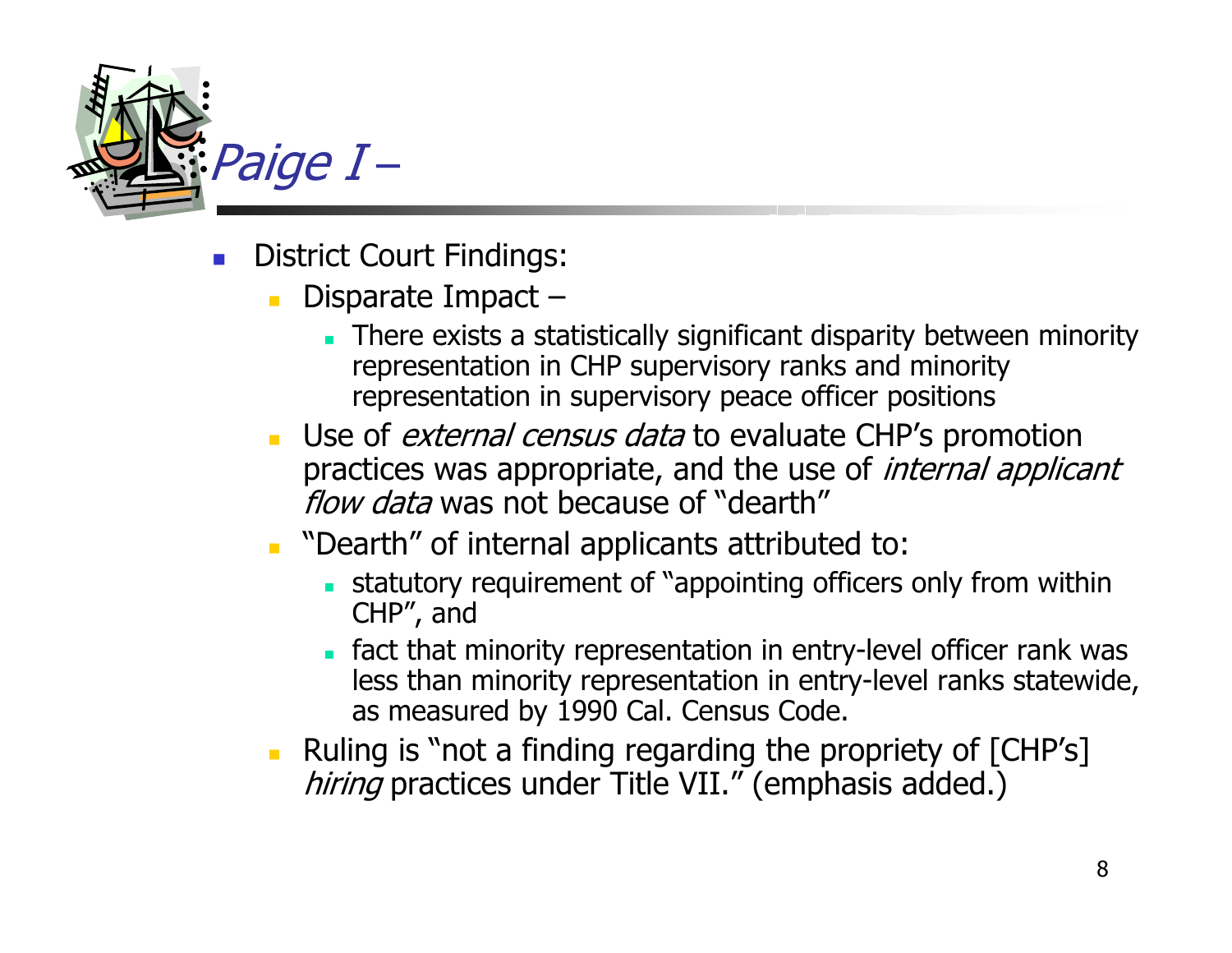

### ■ Two Opinions issued -

- **Published Opinion (procedure and** jurisdiction)
- Unpublished Opinion (105 F.3<sup>d</sup> 666 merits of District Court's orders):
	- **Affirmed Class Certification**
	- Reversed granting of plaintiffs' M/PSJ
	- Vacated Preliminary Injunction
	- **Created confusion**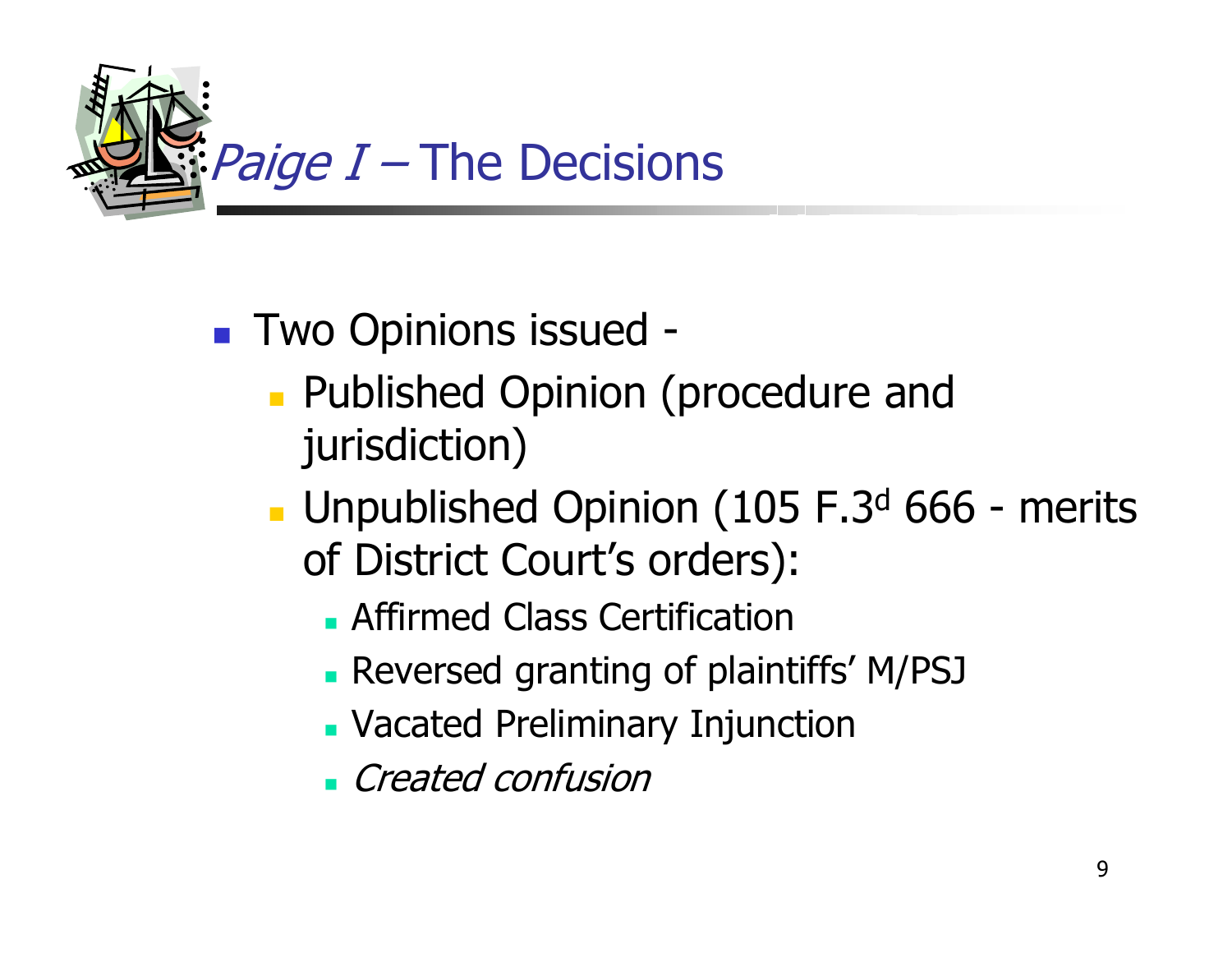## $\frac{1}{2}$  *Paige I –* Confusing Unpublished Opinion

- F. Court noted it could not say "whether or not justification exists in fact for looking to the external pool"
- F. It added *dicta:* 
	- use of proxy for the actual pool could be justified by "evidence . . . that the CHP discriminated in *hiring, or of any* employment practice that deterred non-white, nonsupervisory officers from applying for promotion."
	- an internal pool of minority applicants that is smaller than expected is not illegitimate "in the absence of a practice that explicitly or implicitly deters non-white officers from *joining* the CHP or applying for promotions."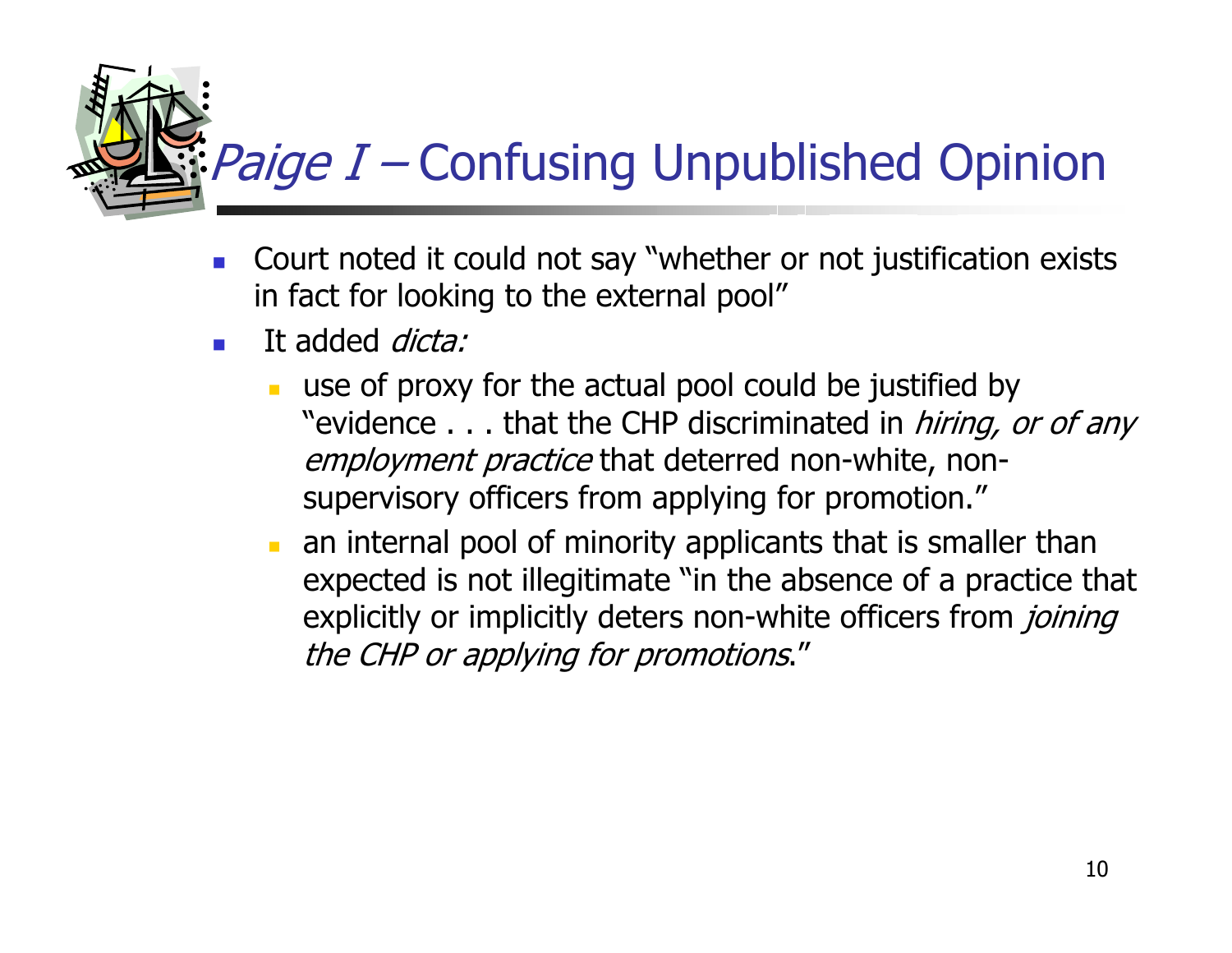

- **Plaintiffs' M/PSJ:** 
	- Motion did not rely on an *external proxy*, but relied instead on statistical comparisons that utilized only *internal* applicant flow data.
	- **Offered an "alternative employment"** practice" analysis: permitting individuals not employed by the department to apply for the supervisory vacancies would test for the same things and would not result in disparate impact.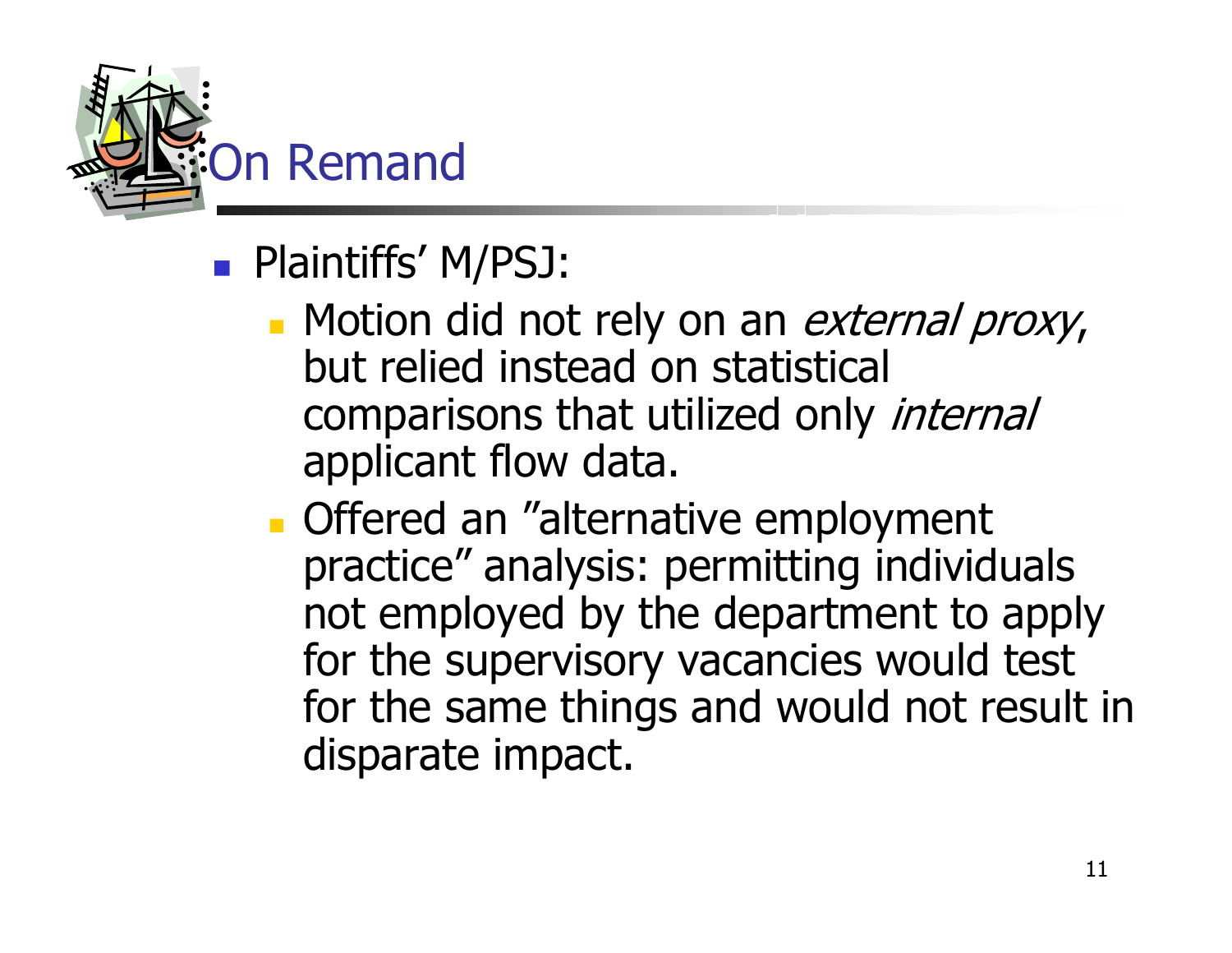

- F. Defense argument:
	- Plaintiffs' statistical analysis were flawed
		- Improperly included events that predated the statutory limitations period
		- П **Improperly combined different minority groups into a single** "non-white" category
		- П Relied upon improper statistical techniques to aggregate data from different promotion examinations and supervisory ranks
		- **Included inaccurate data.**
	- Defendants' expert showed that when errors corrected, CHP promoted minority officers at rates approximating or exceeding their application rates, and that no statistically significant disparity existed.
	- Defendants also submitted declarations from 2 experts that explained how the written tests for sergeant and lieutenant were job-related and consisted with business necessity.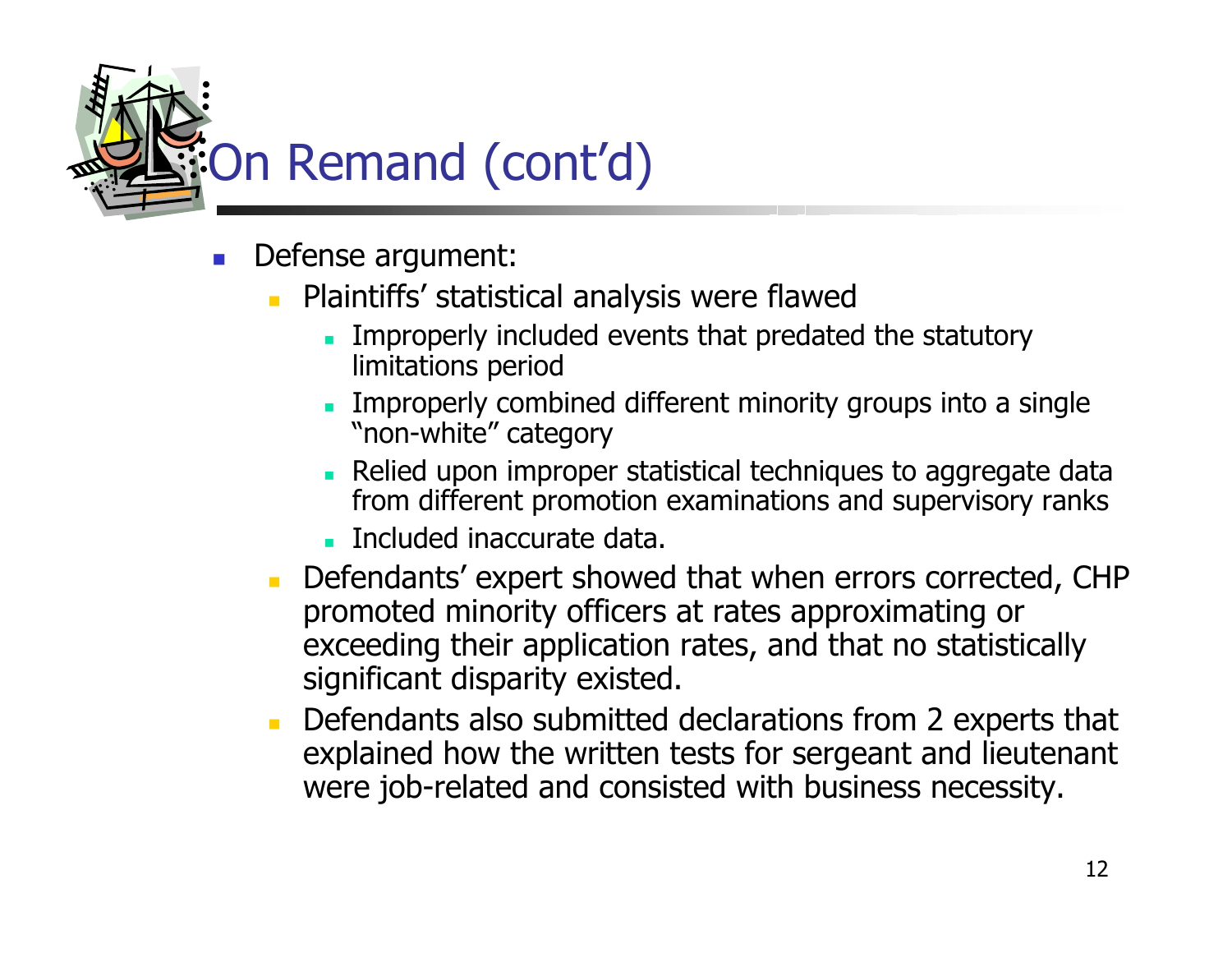

- **Supplemental Declaration from plaintiffs'** expert introduced 2 new arguments:
	- **Cal. Vehicle Code Sec. 2251 implicitly and** explicitly deters non-whites from applying to CHP supervisory positions.
	- **I** Identified "inhibiting factors" in the CHP hiring process that reduced the proportion of non-whites who were hired as cadets and became officers.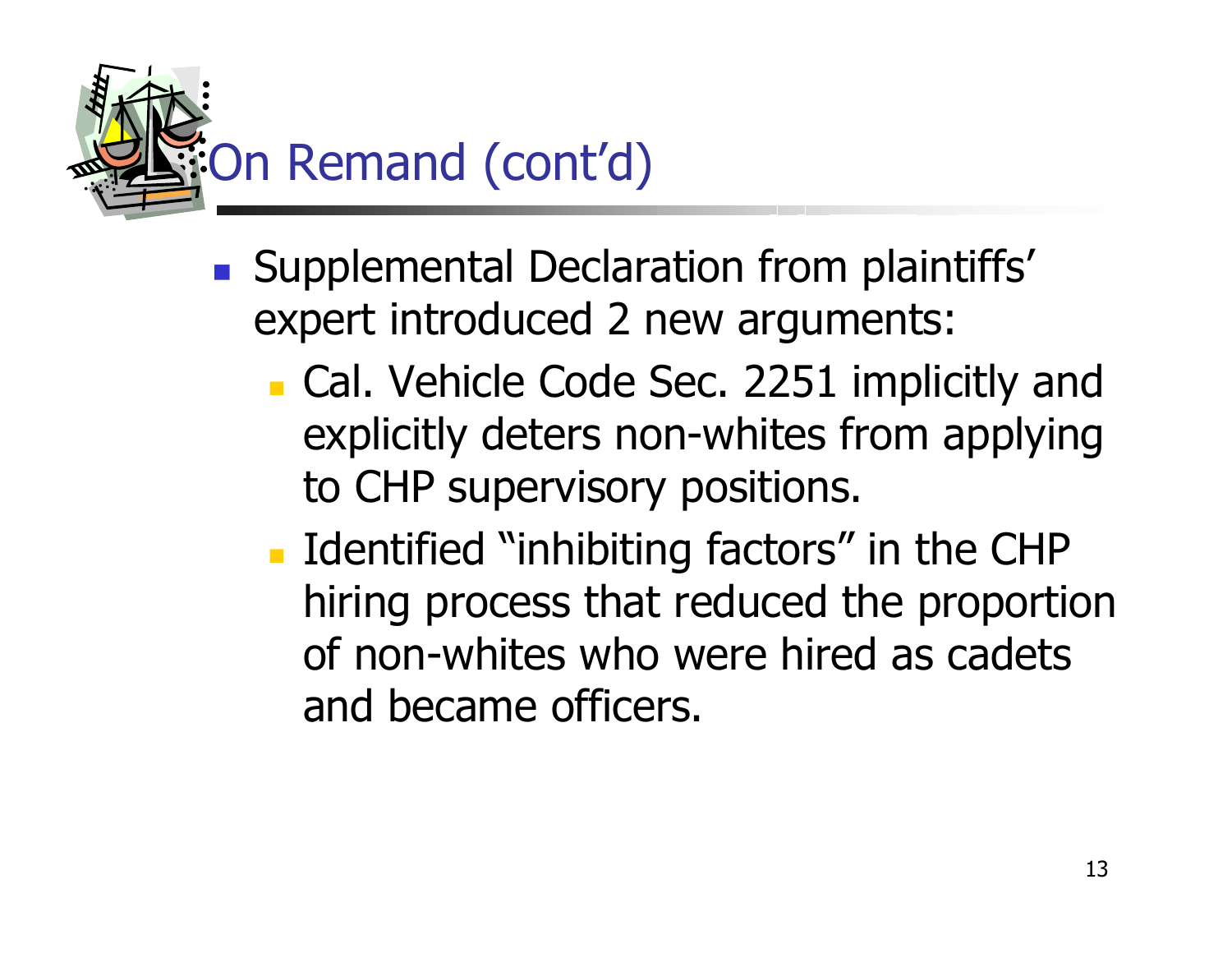

- F FINDING:
	- **Thing factors**" in the *hiring* process made the internal pool of actual promotional applicants "inappropriate" as a measure.
	- **External proxy" was the appropriate measure for** evaluating DI in CHP promotions.
	- **No identification of which 'external proxy' it** considered to be appropriate and did not actually use any to make the analysis comparison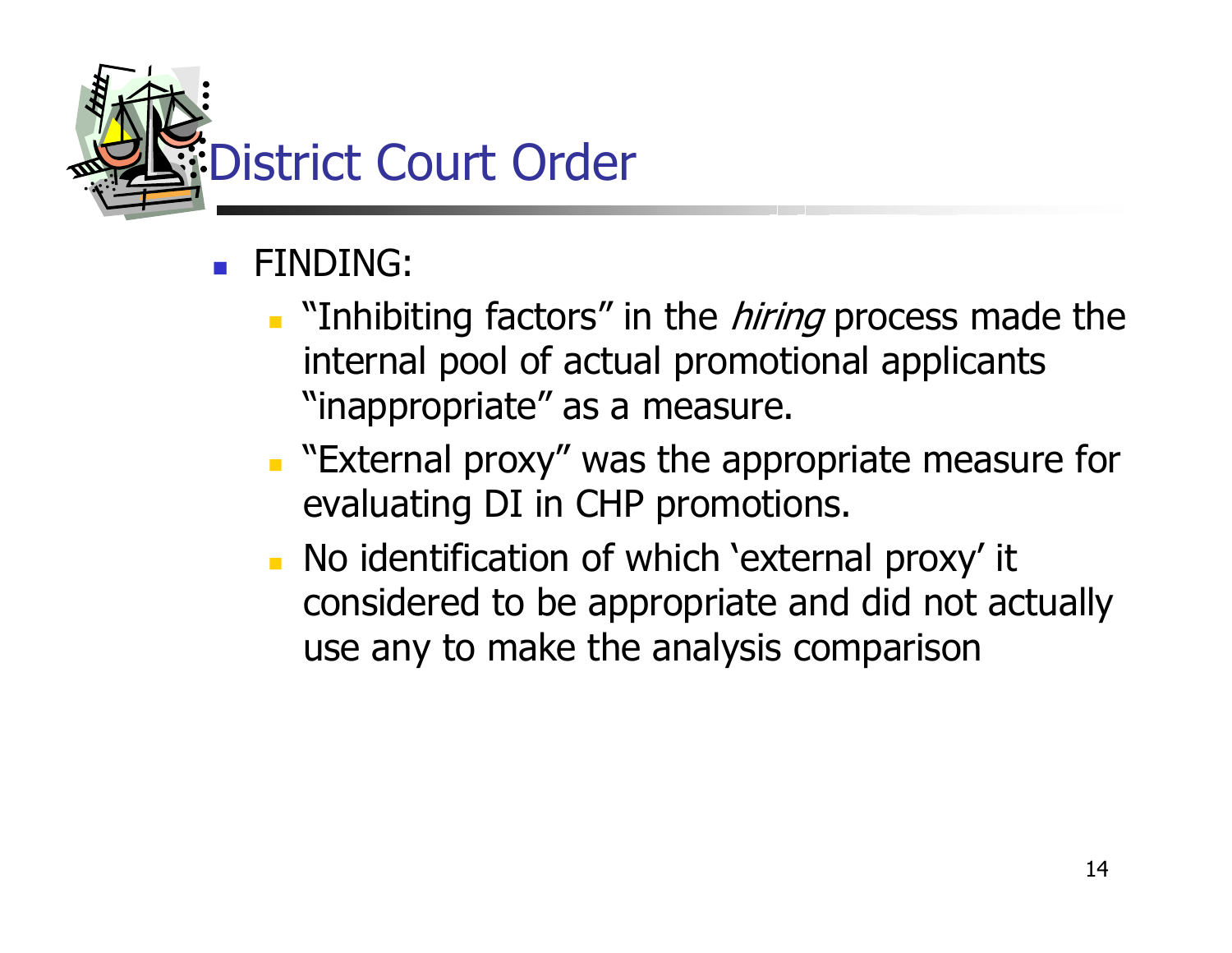

#### Ξ ORDER:

- **Aggregation of data across promotion** examinations, supervisory ranks and minority groups "is more probative" than unaggregated data
- **A** significant disparity for the sergeant and lieutenant written tests had been shown to exist even when the flawed data was removed from the analysis
- **Inclusion of data that predate the statutory** limitations period was allowed.
- **Therefore, plaintiffs established existence of** statistically significant disparities in the defendants' written examinations.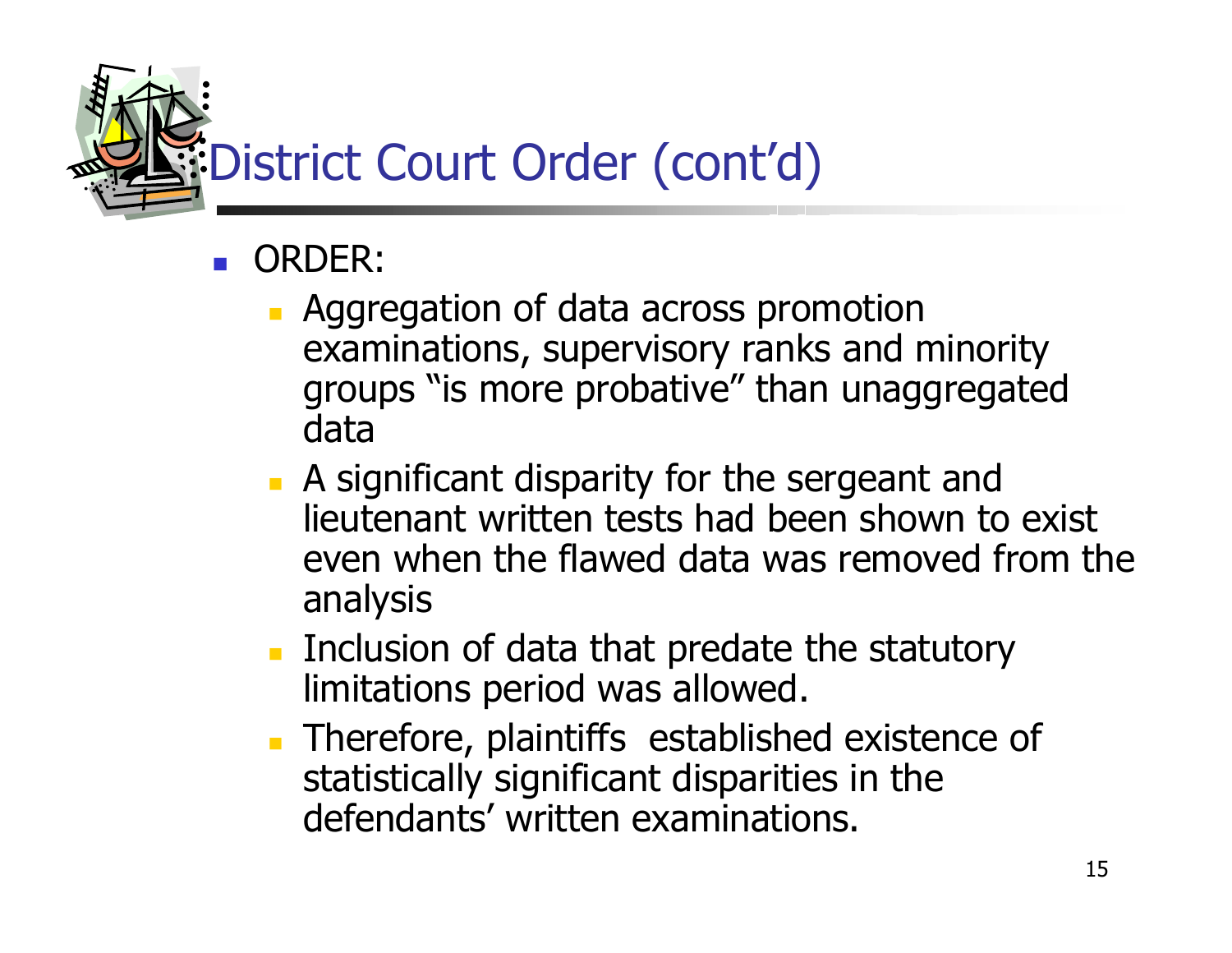

#### $\mathbb{R}^2$ ORDER:

 $\blacksquare$  Defendants had not demonstrated how the sergeant and lieutenant written tests "validate the skills required for the job".

#### **DRDER:**

**PSJ to pls. "on the issue of disparate** impact resulting from the use of written examinations for promotion eligibility."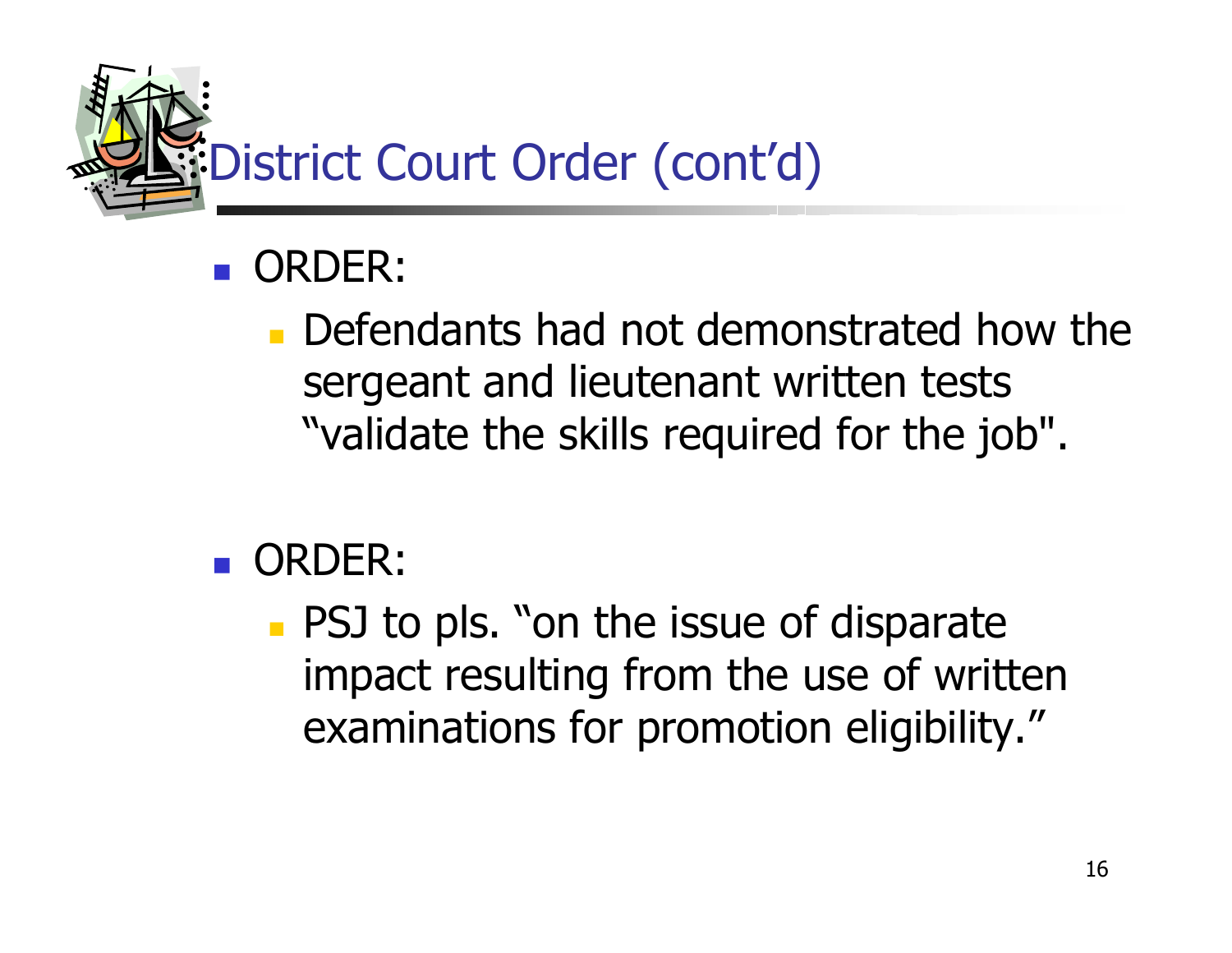

#### F ORDER:

- Denied MPSJ to pls. on issue of Vehicle Code and ruled that the plaintiff class, consisting solely of incumbent CHP officers, was not affected by the statute and lacked standing to challenge it.
- F ORDER:
	- **Granted defendants' Motion to Strike Expert's** Supp. Dec. in that contents were outside scope of pls. original MPSJ and because it "discussed the justification of the external proxy pool."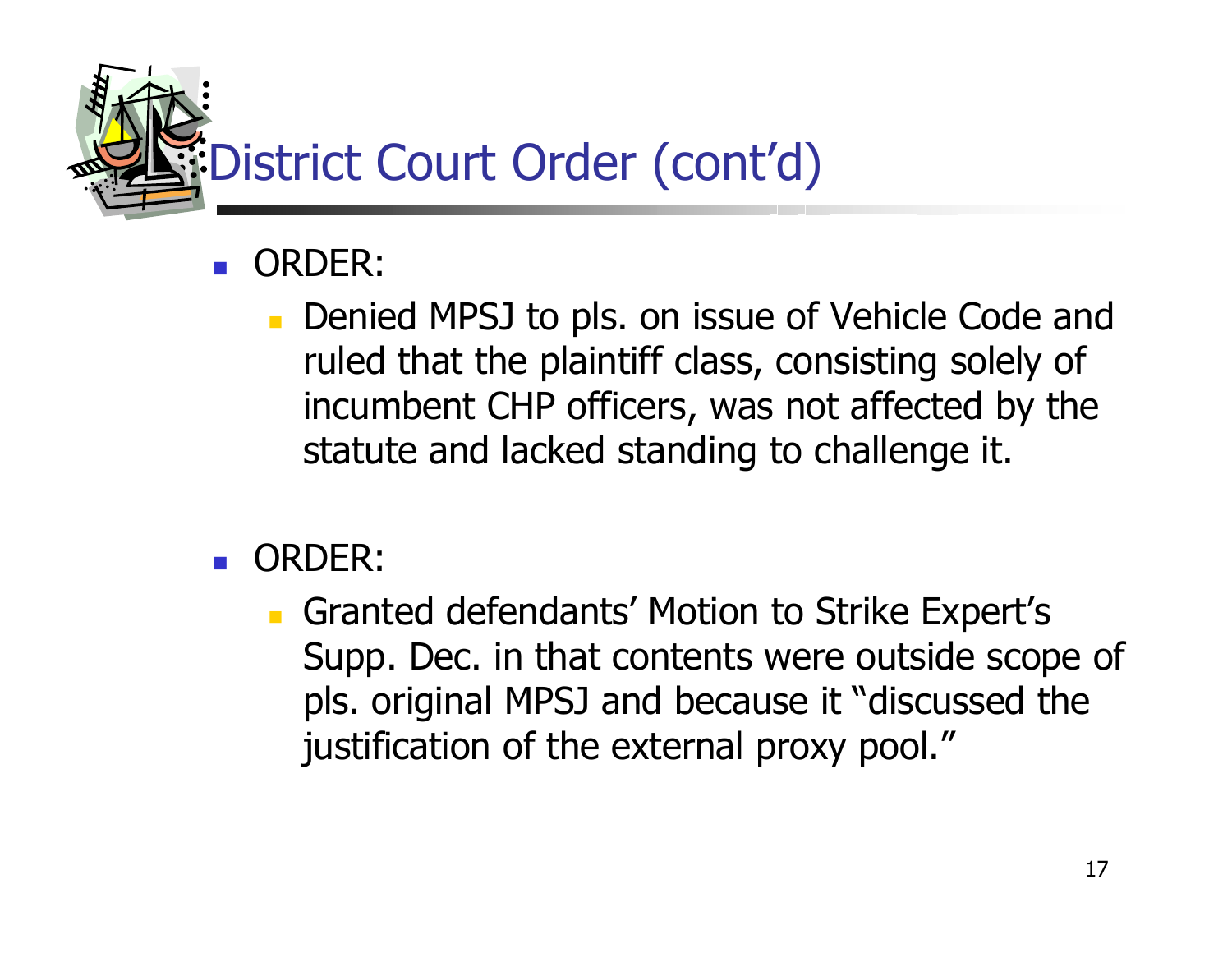

**Preliminary Injunction: CHP enjoined from** administering *any* promotion examinations until it develops new examinations under the supervision of a monitor and demonstrates their validity.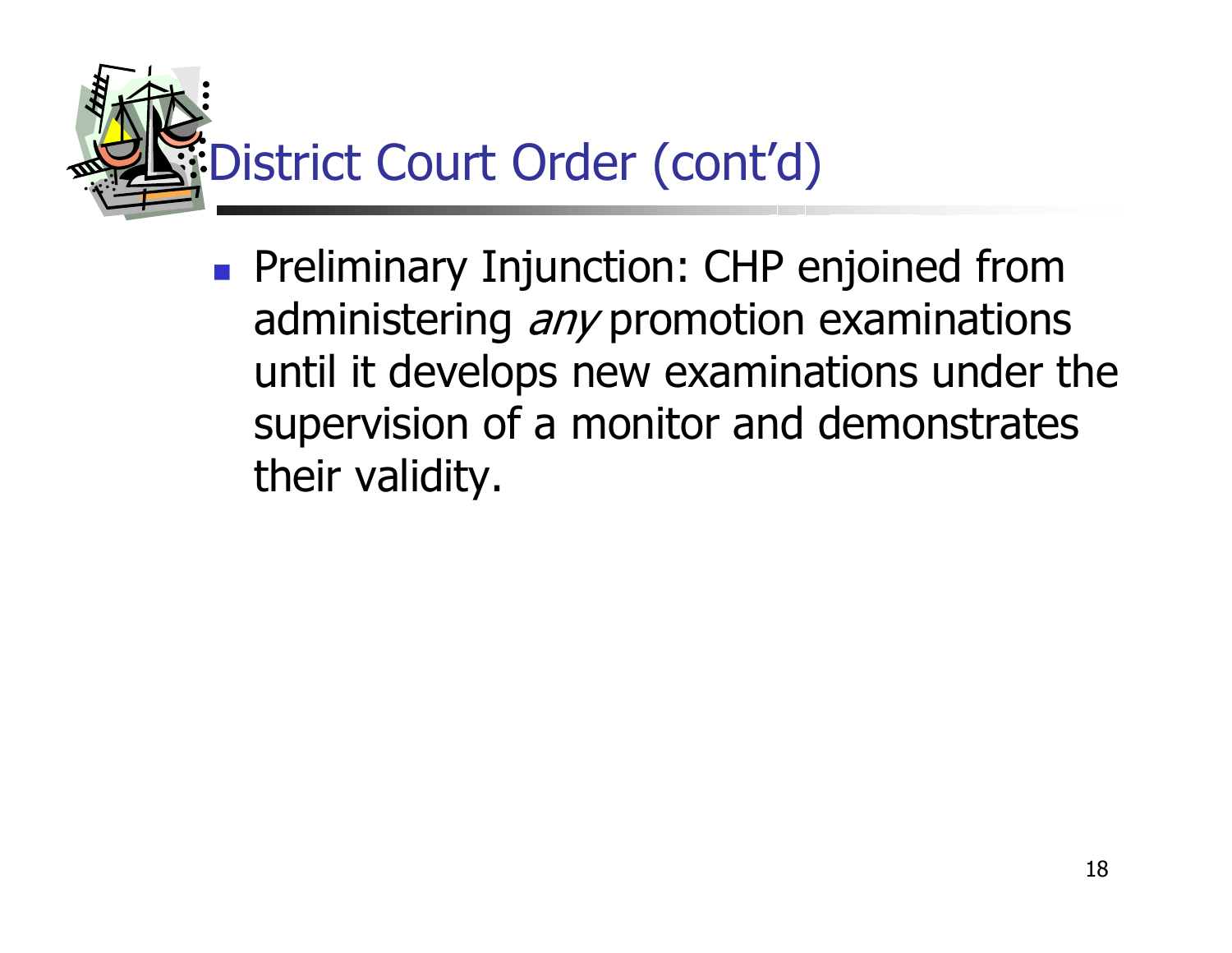

### Paige II

Paige v. State of California, California Highway Patrol, CHP Commissioner (9th Cir. May 31, 2002) 2 Cal. Daily Op. Svc. 4730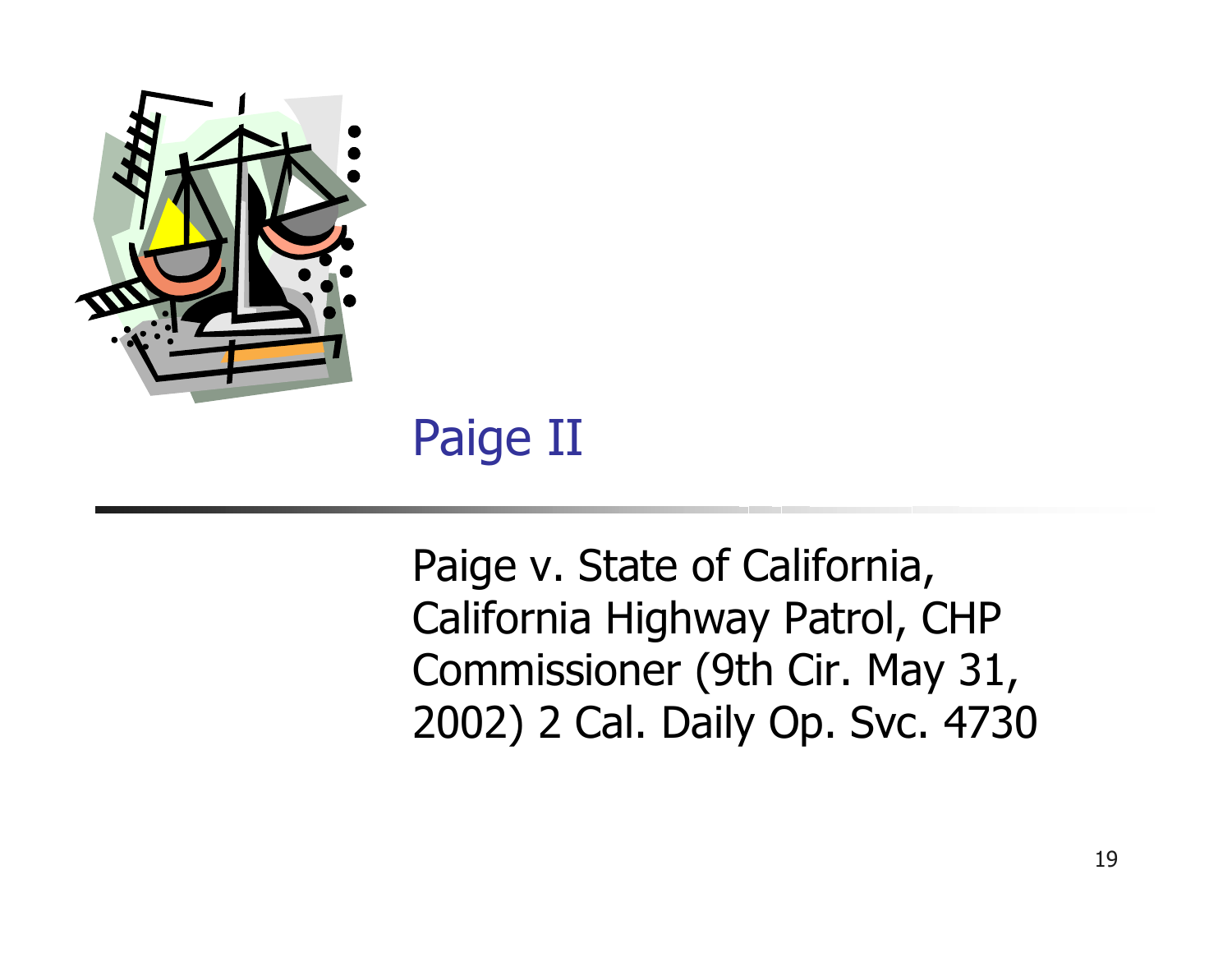

- **Defendants:** 
	- Inappropriate to use an external pool
	- **Plaintiffs erroneously group all non-white** officers together rather than analyzing the data according to each separate minority group;
	- **They improperly aggregated data from the** various written examinations; and
	- **They improperly included data from before** the beginning of the liability period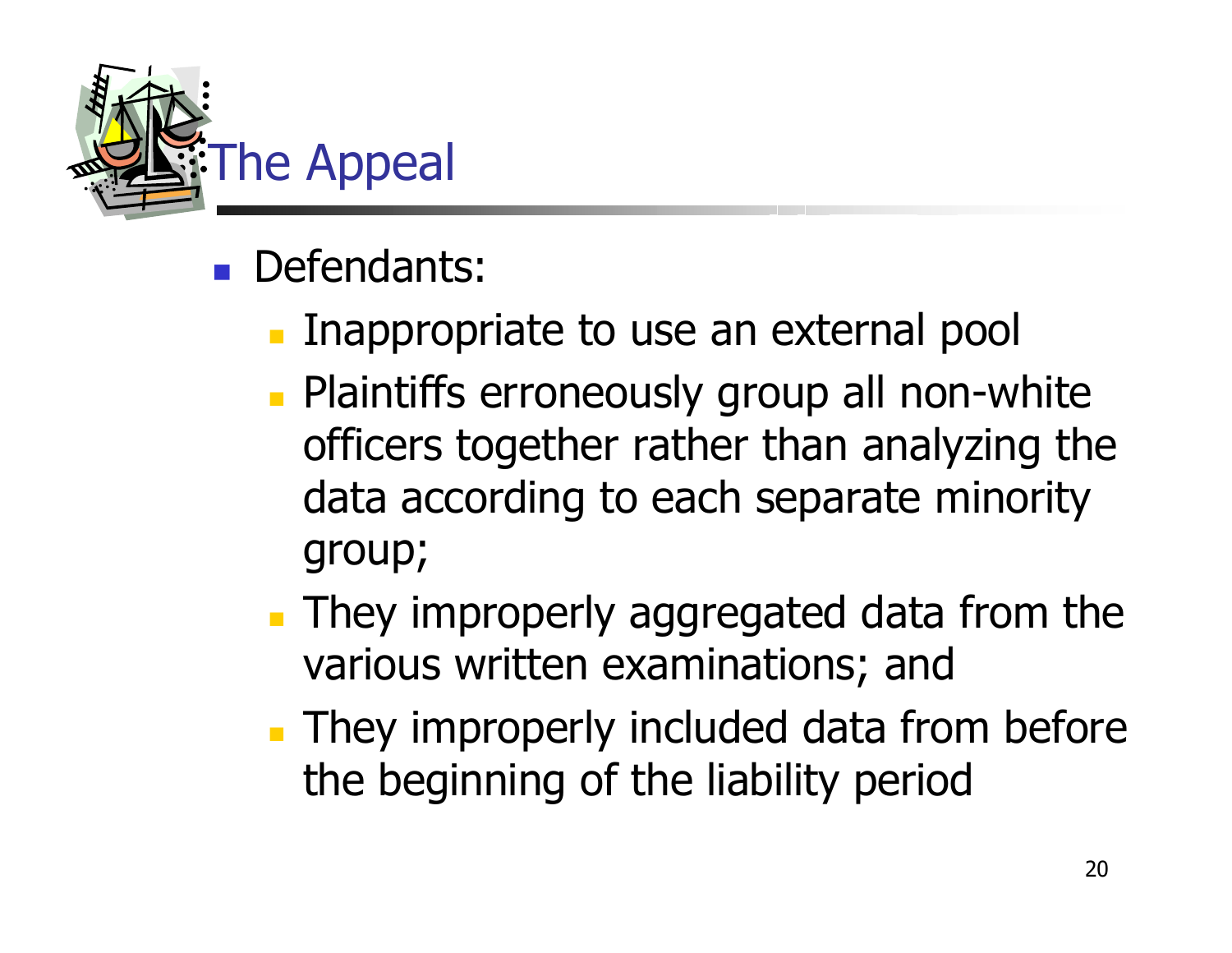The Comparative Group

- F. **Defendants** 
	- **Use the actual applicant pool.**
- **Plaintiffs** 
	- Use an 'external pool'
		- Similarly skilled peace officers in t he State of California. The internal pool is not an accurate due to CHP's discrimination in hiring: it is not a reflection of the number of qualified nonwhite candidates who *should* be eligible and *would* apply for promotions.
- $\mathbf{r}$  COURT:
	- Not an 'external pool' as suggested by plaintiffs. PSJ reversed, but we c annot grant PSJ to defendants, as there are disputed issues of material fact. Action must proceed to trial.
	- However, case is 8 yrs. old and has come back twice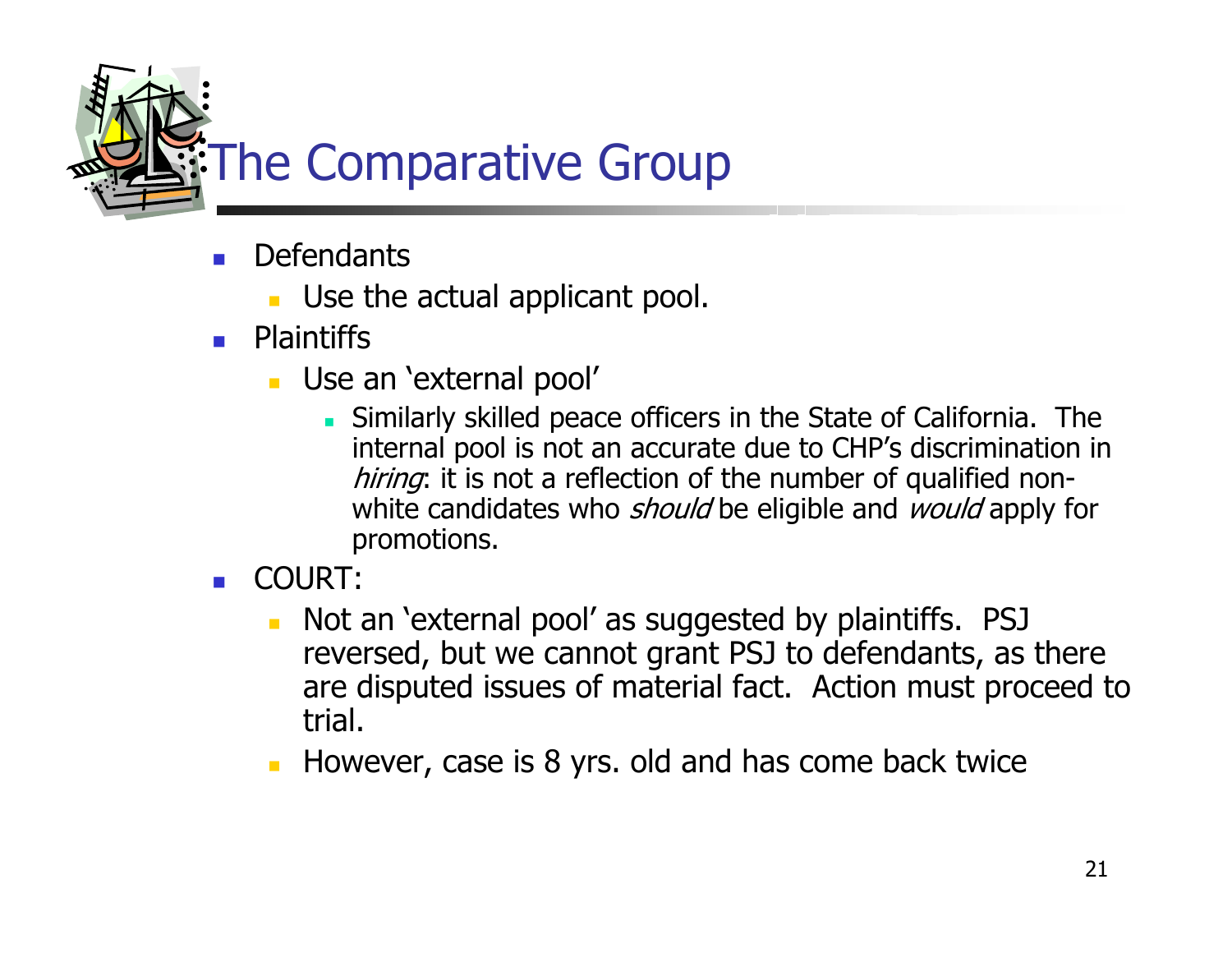

- F COURT (cont'd):
	- **Grouping all non-white minorities together is** appropriate
	- **No need "to disaggregate the data into subgroups** which are smaller than the groups which may be presumed to have been similarly situated and affected by common policies."
		- **Employment practices have the identical discriminatory** effect upon members of all minority groups, and those practices unlawfully benefit solely the members of the white majority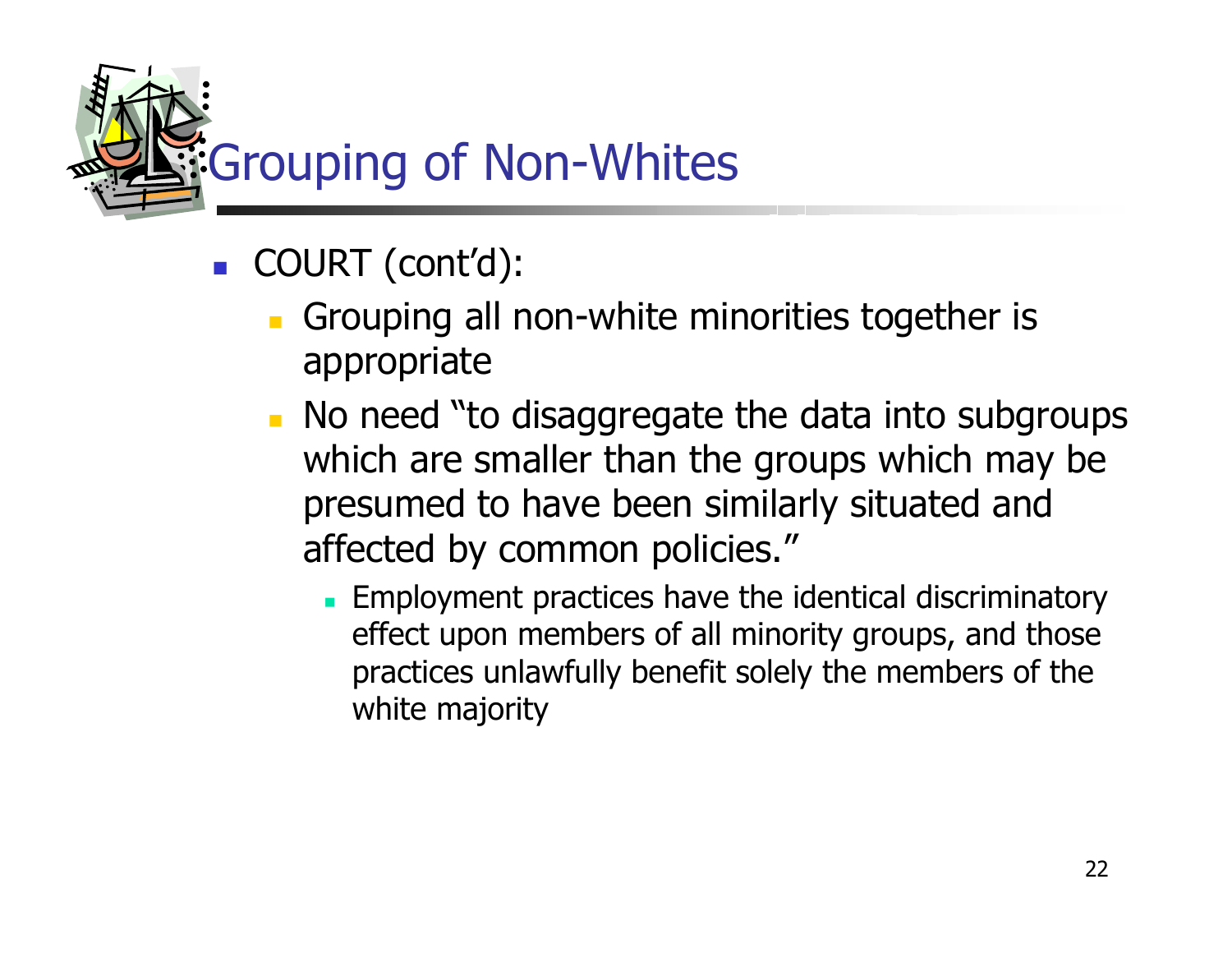

### **COURT:**

- **Plaintiffs improperly aggregated data from** the various written examinations;
- **Aggregated statistical data may be used** where it is more probative than subdivided data. It is appropriate where small sample size may distort the statistical analysis and may render any findings not statistically probative
	- Some suggest that 'stratification' should be upheld only if employer can show that it is appropriate and that it is business justified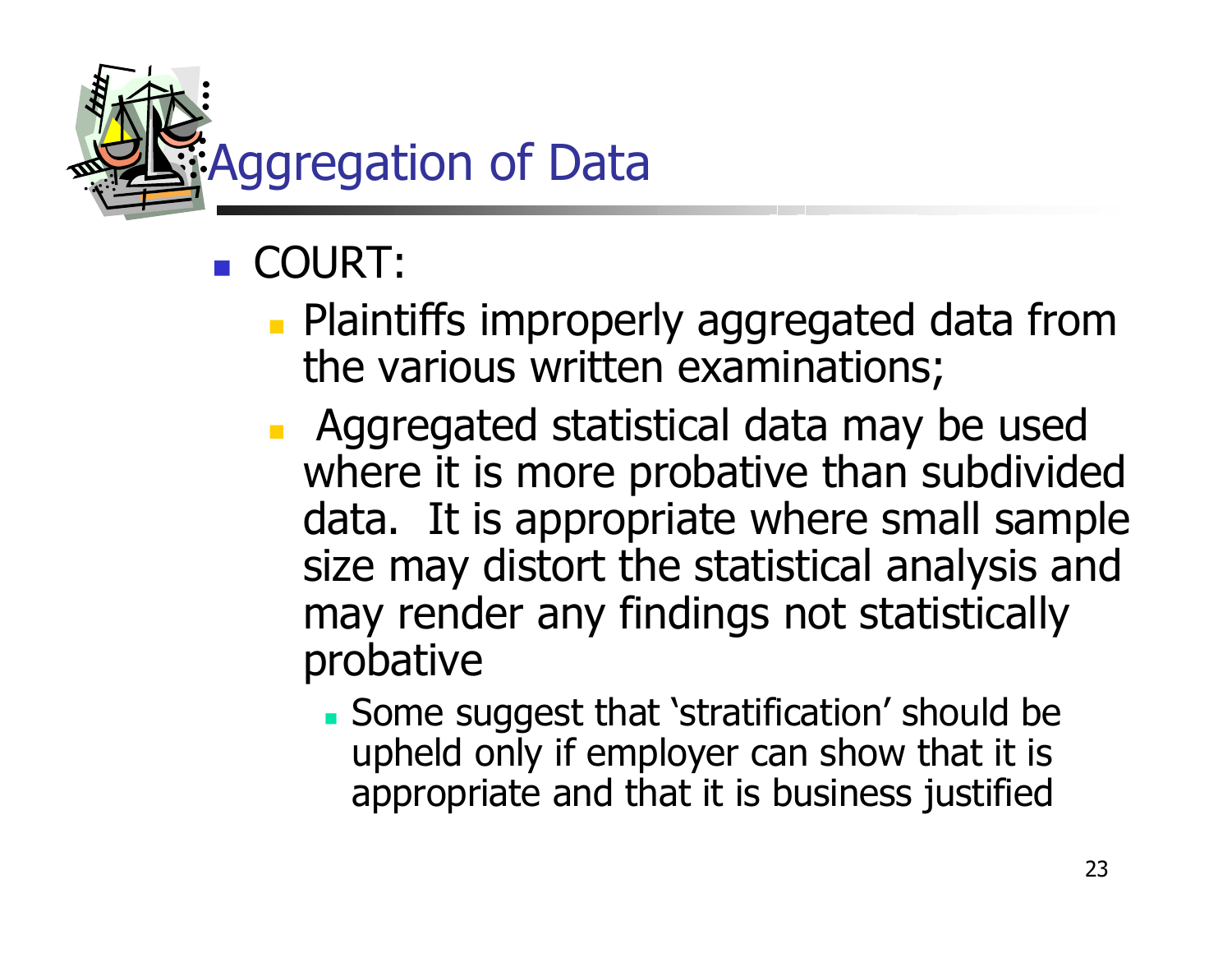Aggregation of Examinations

- F. COURT (cont'd):
	- Grouping data from various writt en exams for the supervisory ranks is more probative than subdivided data
		- Sufficient c ommonality among the duties and skills required by the various supervisory positions to justify aggregation.
		- Defendants themselves group supervisory positions together for purposes of their reports to the State Personnel Board and the EEOC.
		- This has been done in other Title VII race discrimination cases.
	- Captain's 'in-basket' exam is a 'written test', like the sergeant's and lieutenant's
		- **Commander of the CHP's Selections and Examination Section** says that it is a 'written exam'.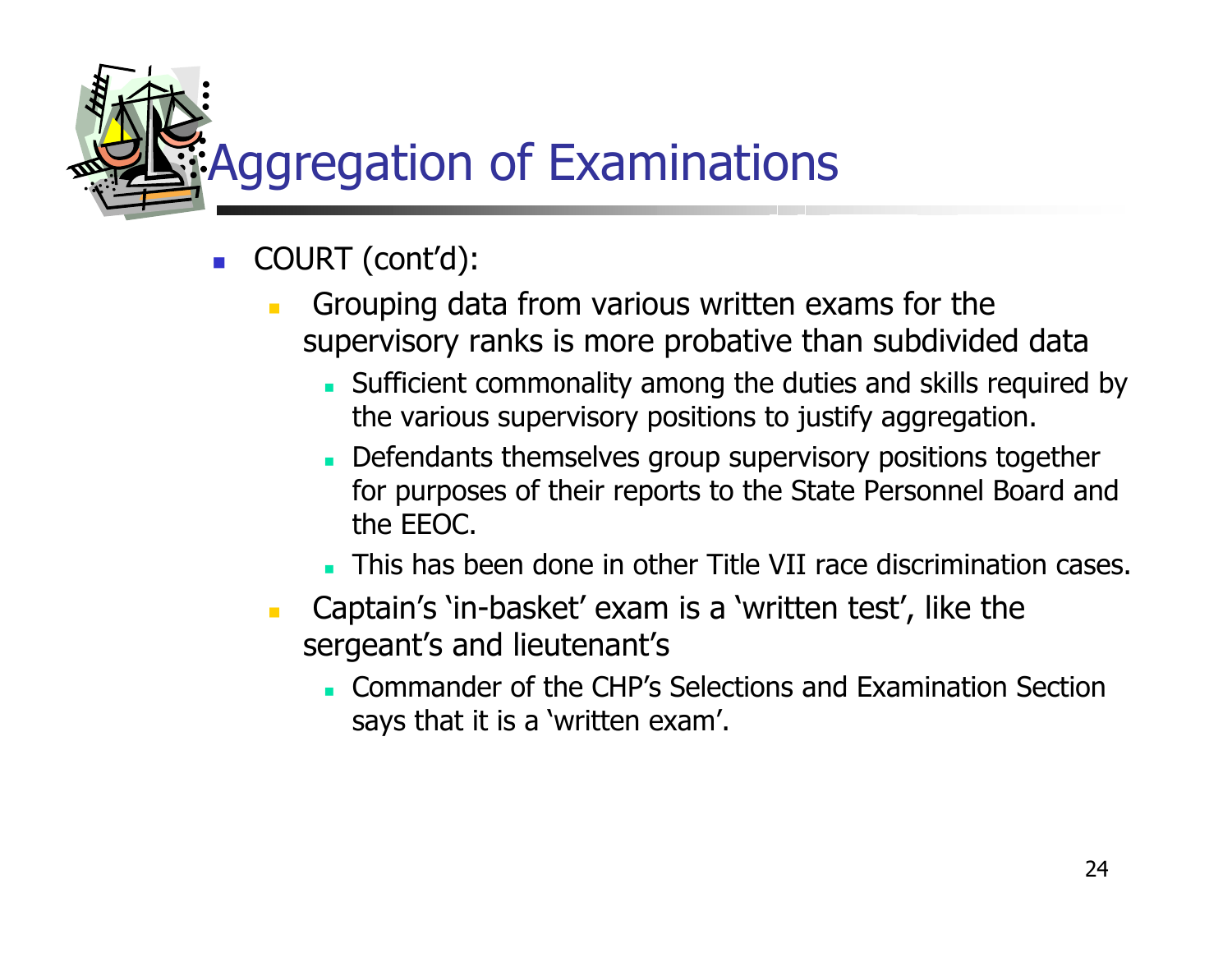

- **Nhat does it mean**
- **Number 2.5 Number 2.5 Number 2.5 Number** Spoing
- **NHAT IS Its practical effect**
- **Educated guesses**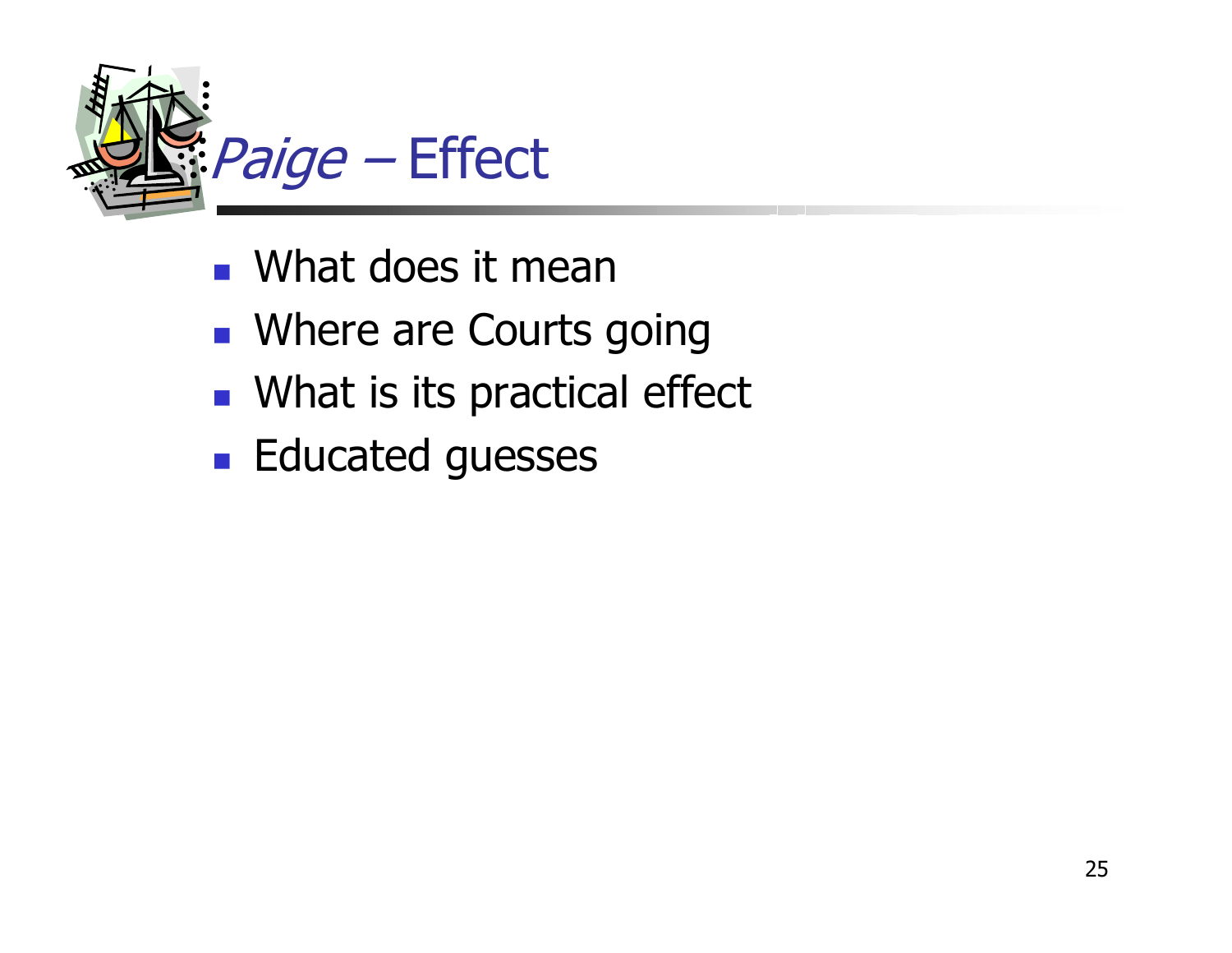

#### U.S. Supreme Court 2001-02 term:

Toyota Motors v. Williams

00-1089 (Jan. 8, 2002)

U.S. Airways v. Barnett

00-1250 (April 29, 2002)

Chevron v. Echazabal

00-1406 (June 10, 2002)

Barnes v. Gorman

(June 17, 2002)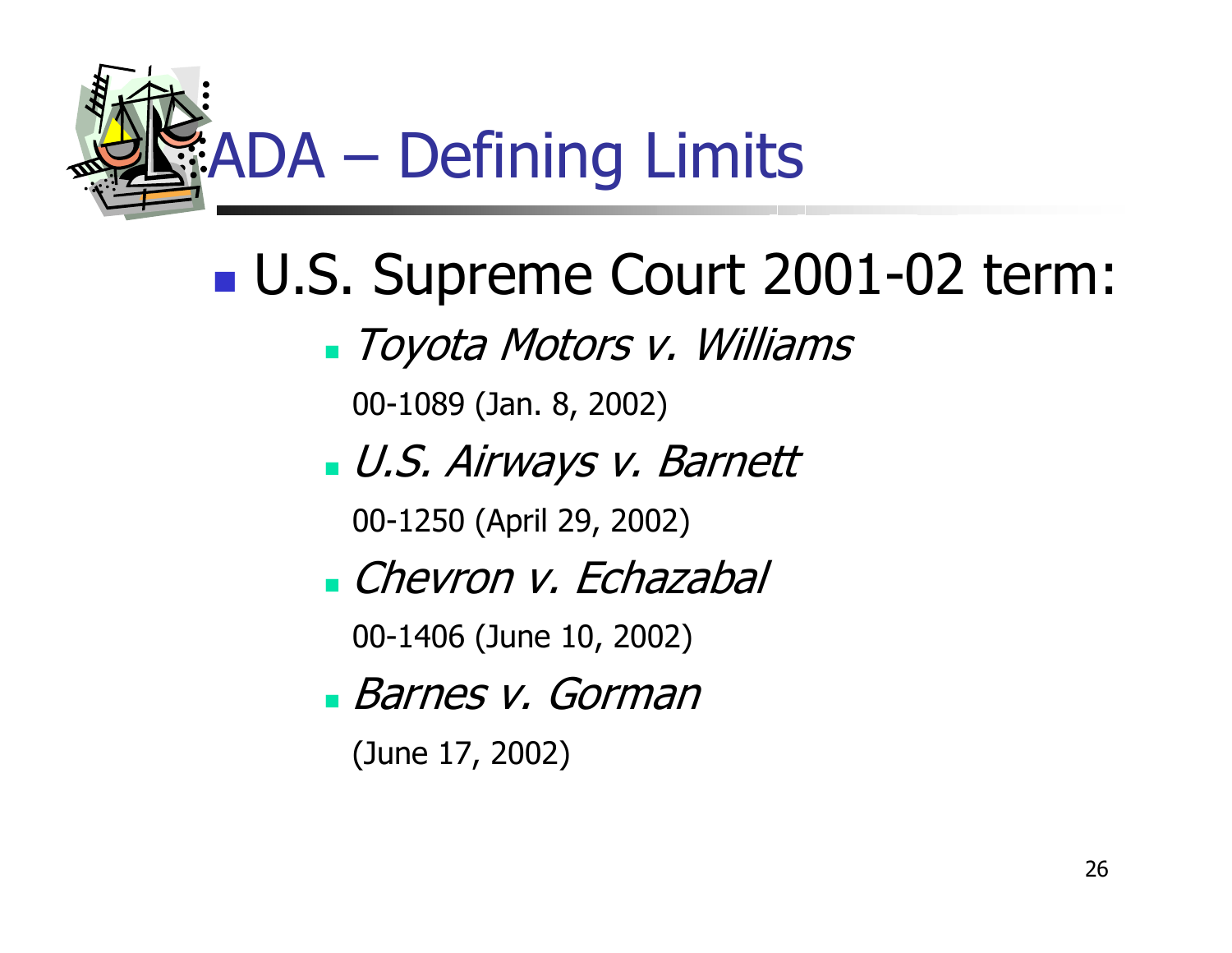

- Facts
	- worker with carpal tunnel could not perform essential job functions of that job
- $\blacksquare$  Issue  $\blacksquare$ 
	- **u** whether "disabled" in terms of ADA protection
- Holding not ADA disabled
- Rationale
	- **Could perform other life functions**
- **Court narrowed definition of disability**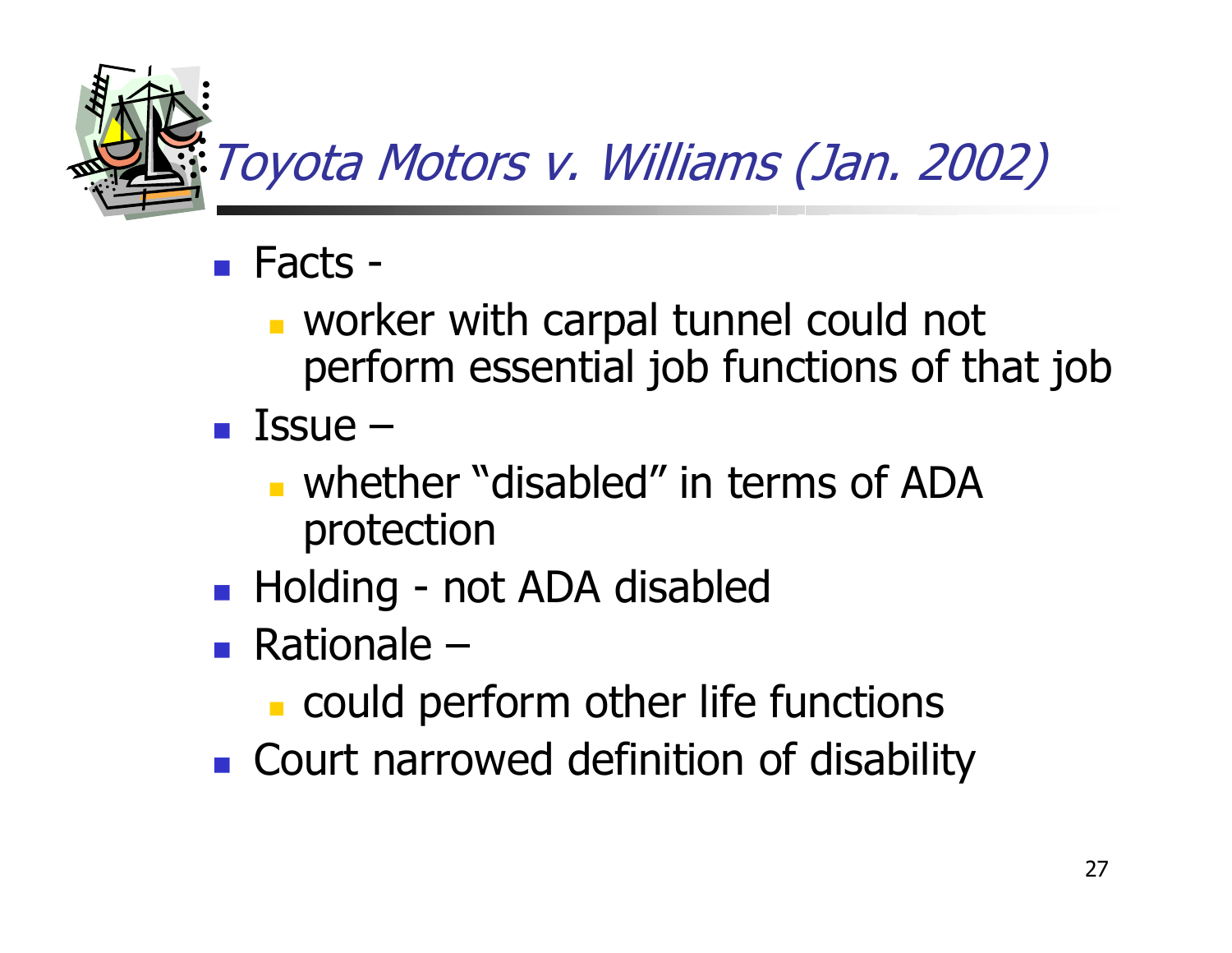

- Facts
	- **Norker injured back in 1990 while working as** baggage handler at SFO, moved temporarily to mailroom but lost job after 2 others with seniority sought it
- F 9<sup>th</sup> Circuit sided with Barnett
- F Issue –
	- **Number 12 Number** Violated ADA requirement of "reasonable accommodation" to disabled workers
- Employer upsetting established seniority system is an unreasonable accommodation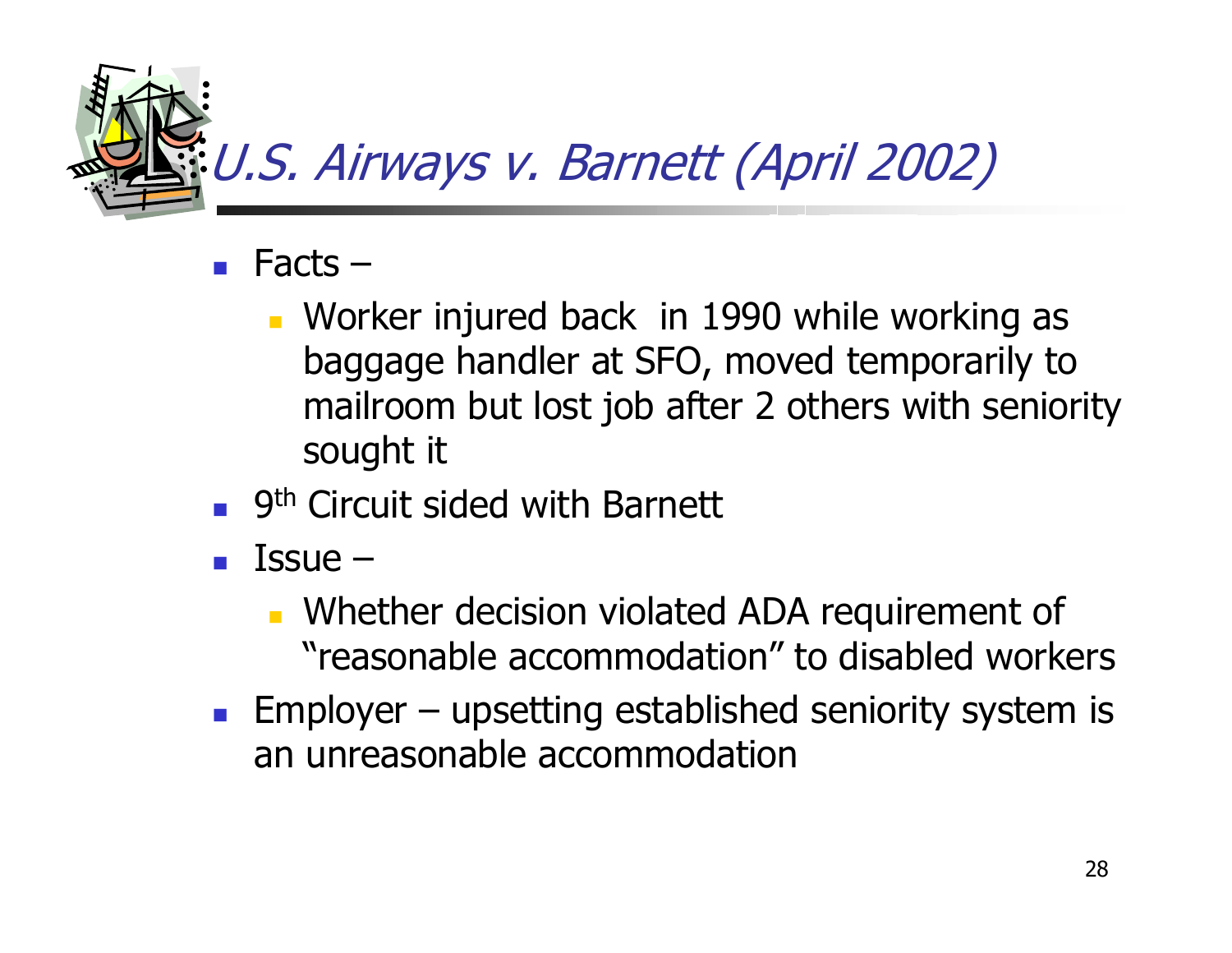

### **• Holding** –

- **Presumption that with established seniority** systems, seniority should trump disability
- Rationale
	- **Typical seniority system is disability-neutral** workplace rule; provides important employee benefits by creating and fulfilling, employee expectations of fair, uniform treatment
- **Downside for employers: presumption could** be overcome if there have been exceptions to seniority rule in the past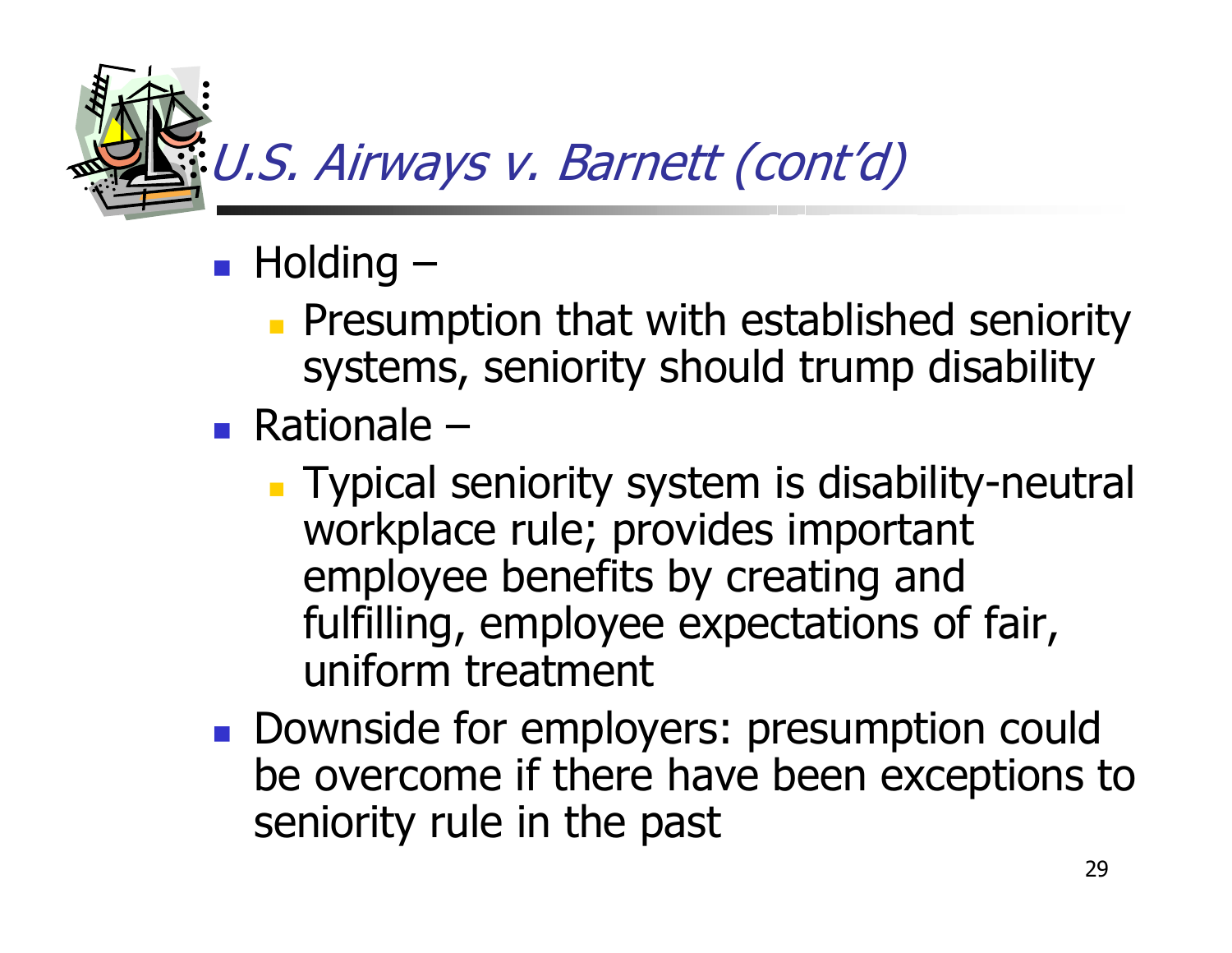

- Facts
	- **u** worker with Hepatitis C, after 20 yrs. wanted to work for Chevron; exposure to hydrocarbons and other substances could be fatal
- 9<sup>th</sup> Cir. rejected Chevron's threat-to-self defense
- Issue -
	- **No. 2** whether ADA requires employers to hire disabled job applicants when the sought-after job poses a direct threat to the applicant's life or health
- **Possibility of suing over workplace injuries**
- **Tension between express language of ADA defense** related to posing a direct threat to others, and EEOC regulations interpreting Act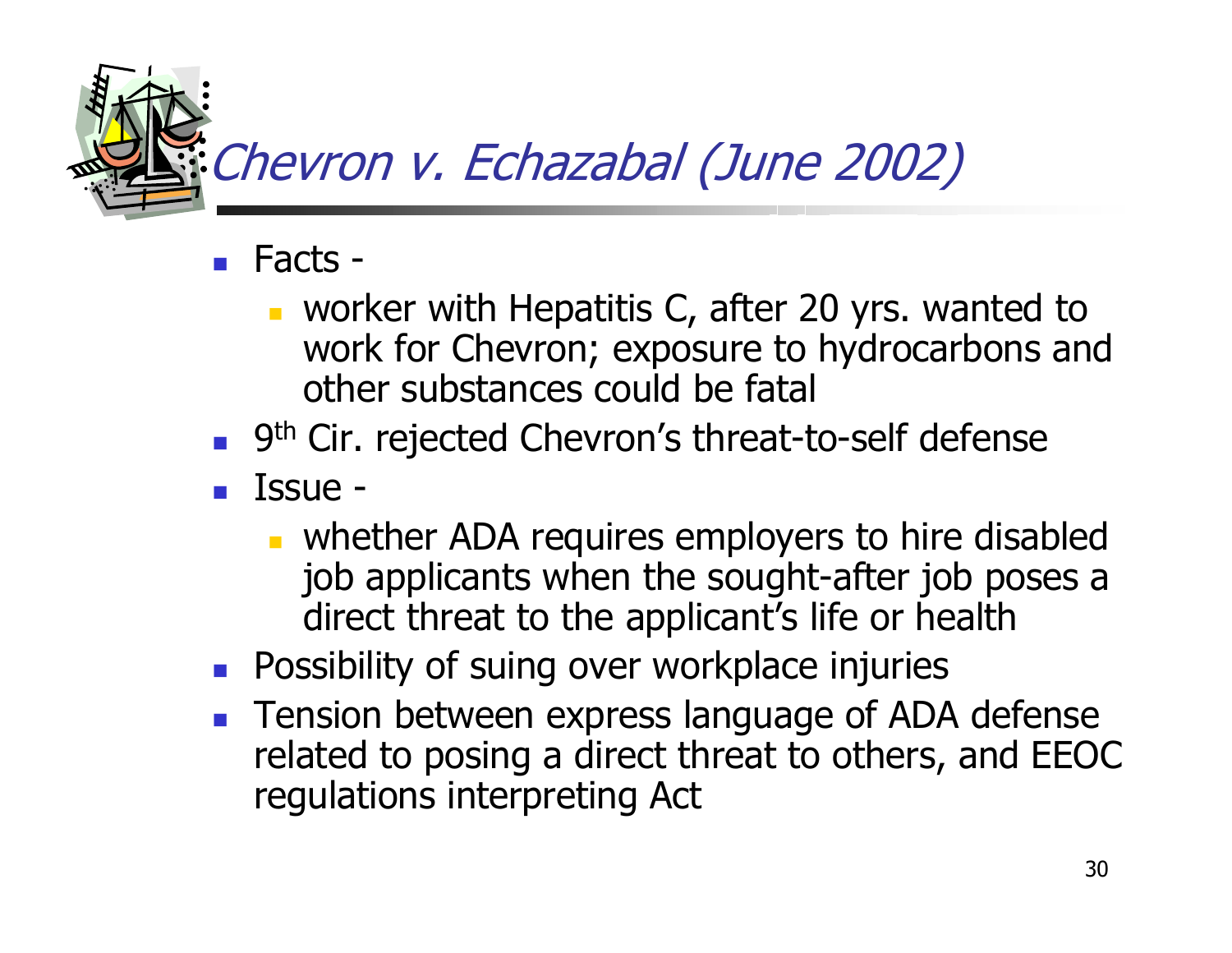

- Disabilities Rights Advocates
	- **9th Cir. Faithfully read ADA's language and** enforced its purpose, to end 'paternalism' in the workplace, which is a major reason for disability discrimination
	- **ADA drafted to mirror Rehabilitation Act which** does contain express provision re harm-to-self, by not including it Congress rejected the threat-toself defense
	- **ADA to be interpreted just as Title VII was in 1991** case involving gender discrimination case: women cannot be excluded from jobs solely because of concerns for their own safety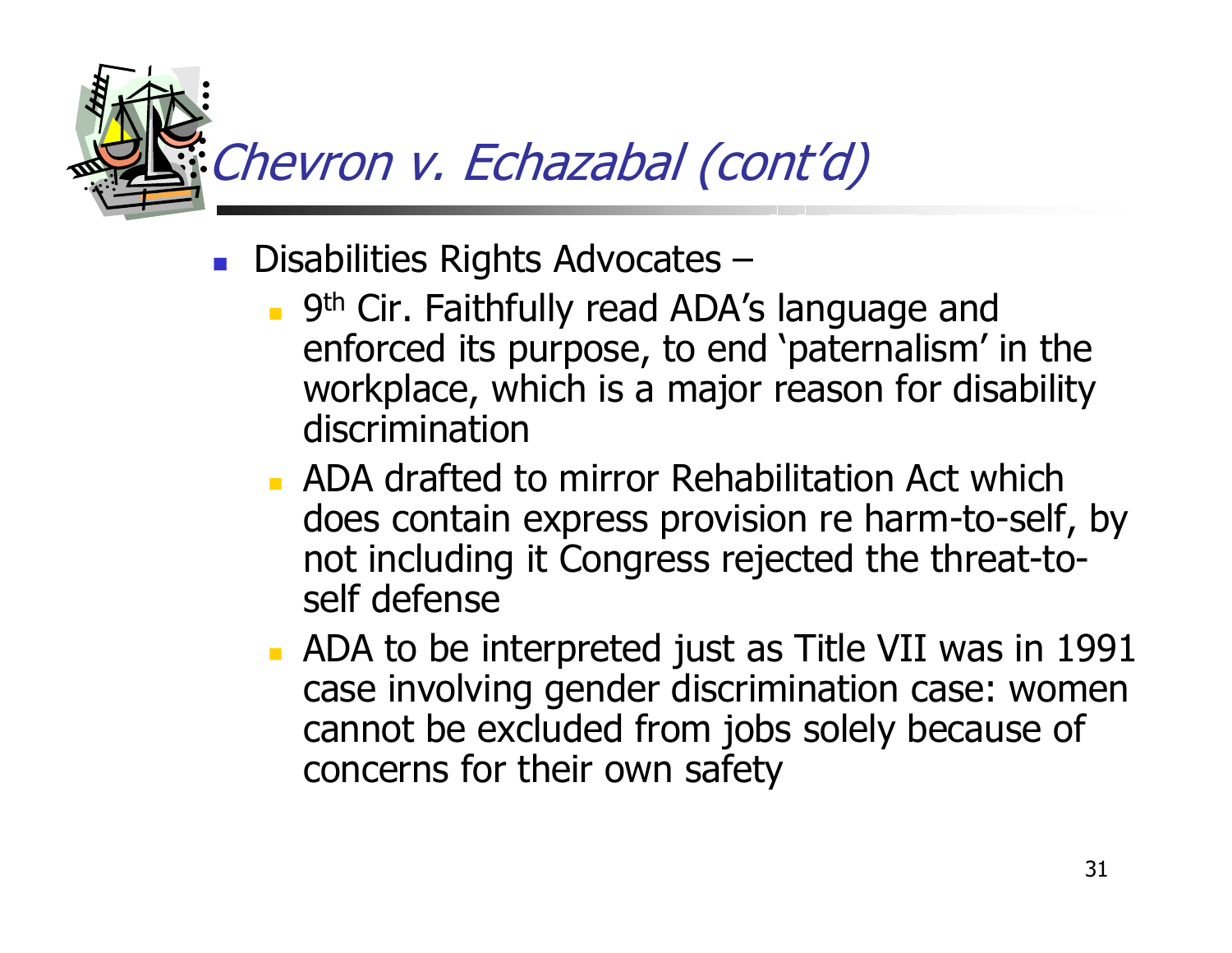

- $\mathcal{L}_{\mathrm{eff}}$  Business groups –
	- **EEOC regulations consistent with ADA language** and legislative history
	- **Provides reasonable balance job opportunities for** disabled with business needs of employer
	- **Makes sense; obvious outcome**
- Court EEOC reg stands
	- not carte blanche to claim that cannot do job due to health reasons – each case much be evaluated on its own, using the latest medical guidelines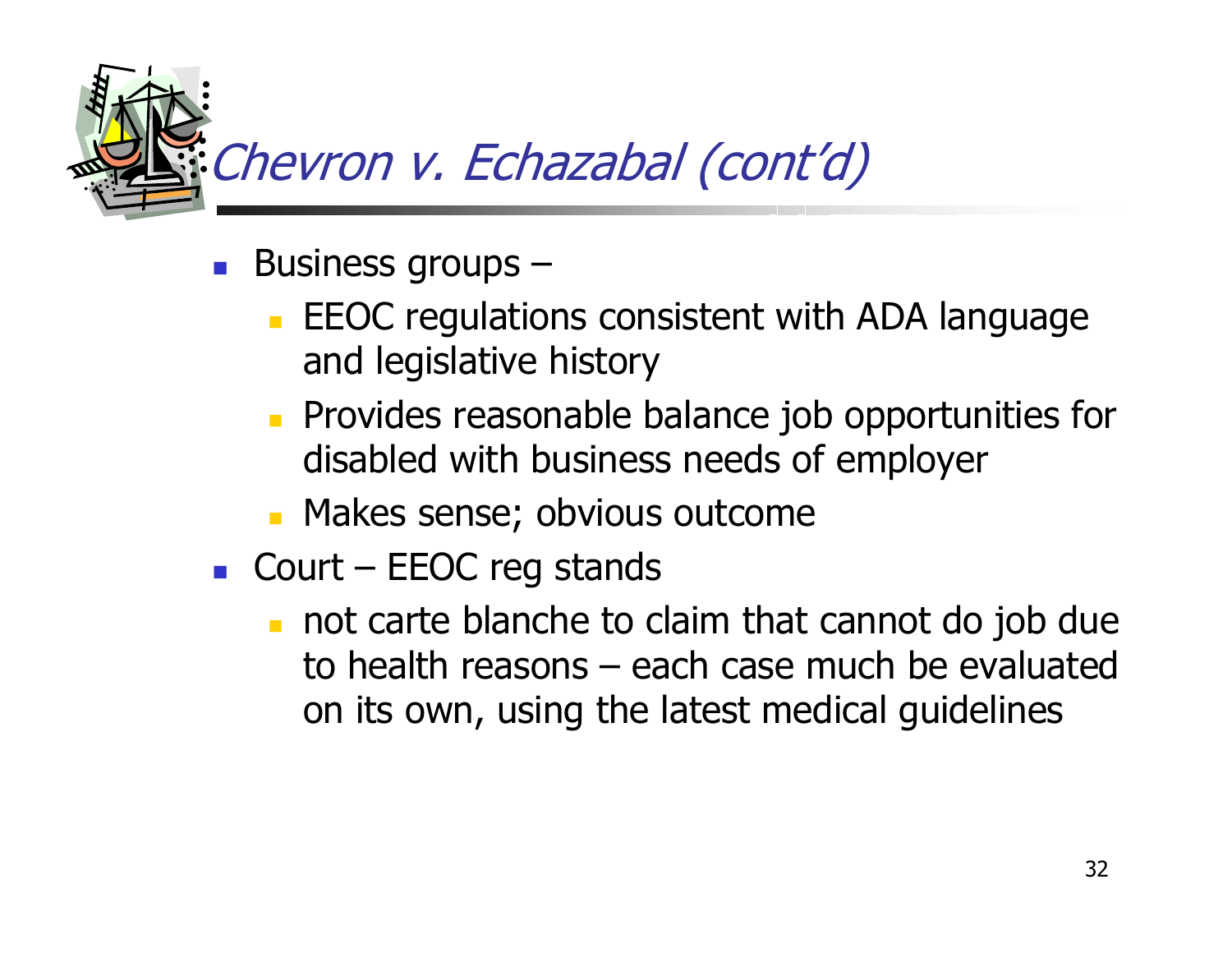

- Ξ Facts –
	- **Number 19 and 10 Septem Stephen Fight** Wheelchair, propped up on bench in van and tied with his belt, transported and injured
	- **n** meds and lost income \$1 million
	- \$1.2 million in punitive damages against Kansas **City**
- 8<sup>th</sup> Cir. allowed punitives
- Ξ Issue –
	- **Number 20** Municipal government can be forced to pay punitive damages in private lawsuits claiming ADA (or Rehab Act) violations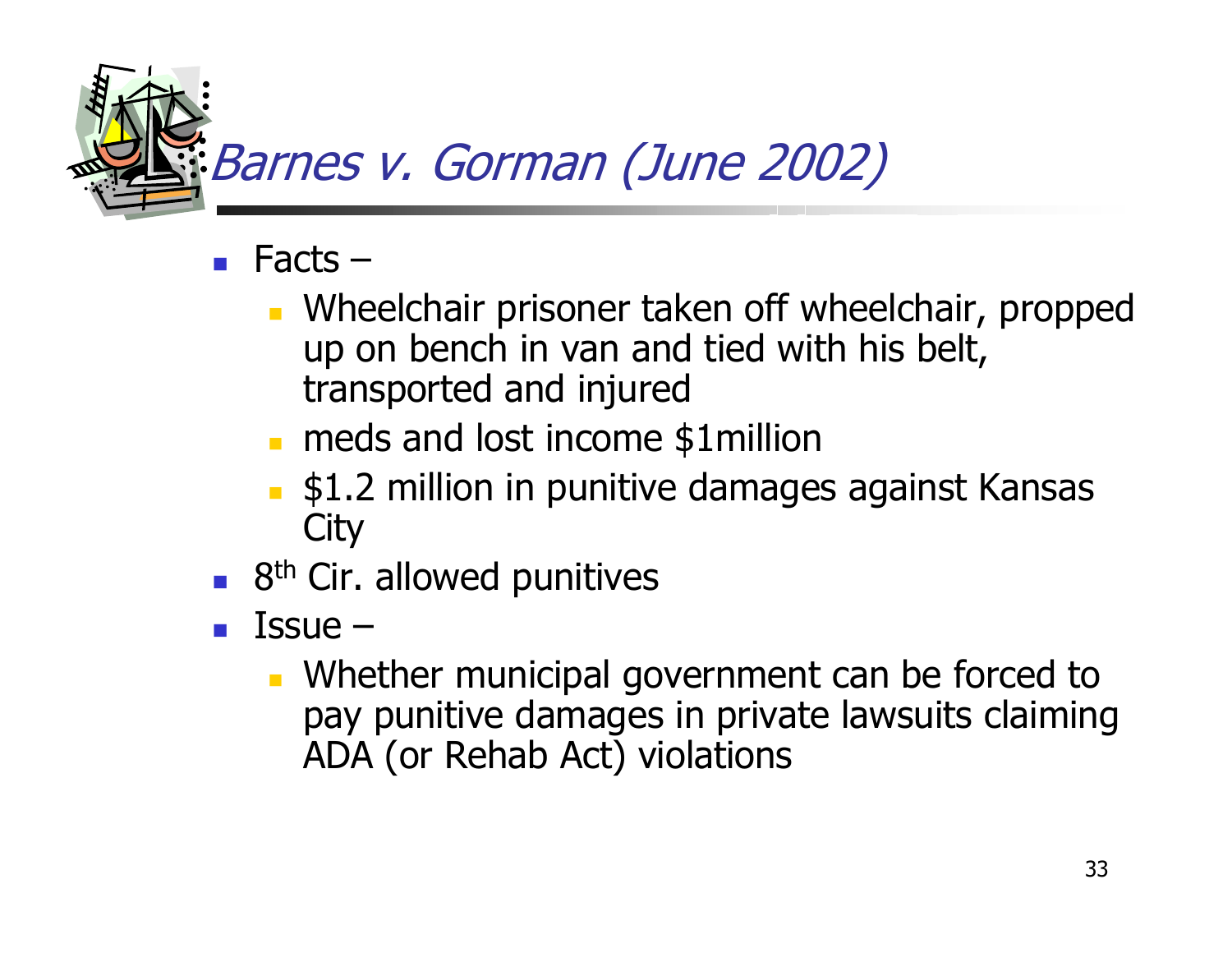

- Holding no punitives but can be sued to pay actual damages and to make changes in accommodations
- Rationale
	- m. unorthodox and indeterminate liability for recipients of federal funds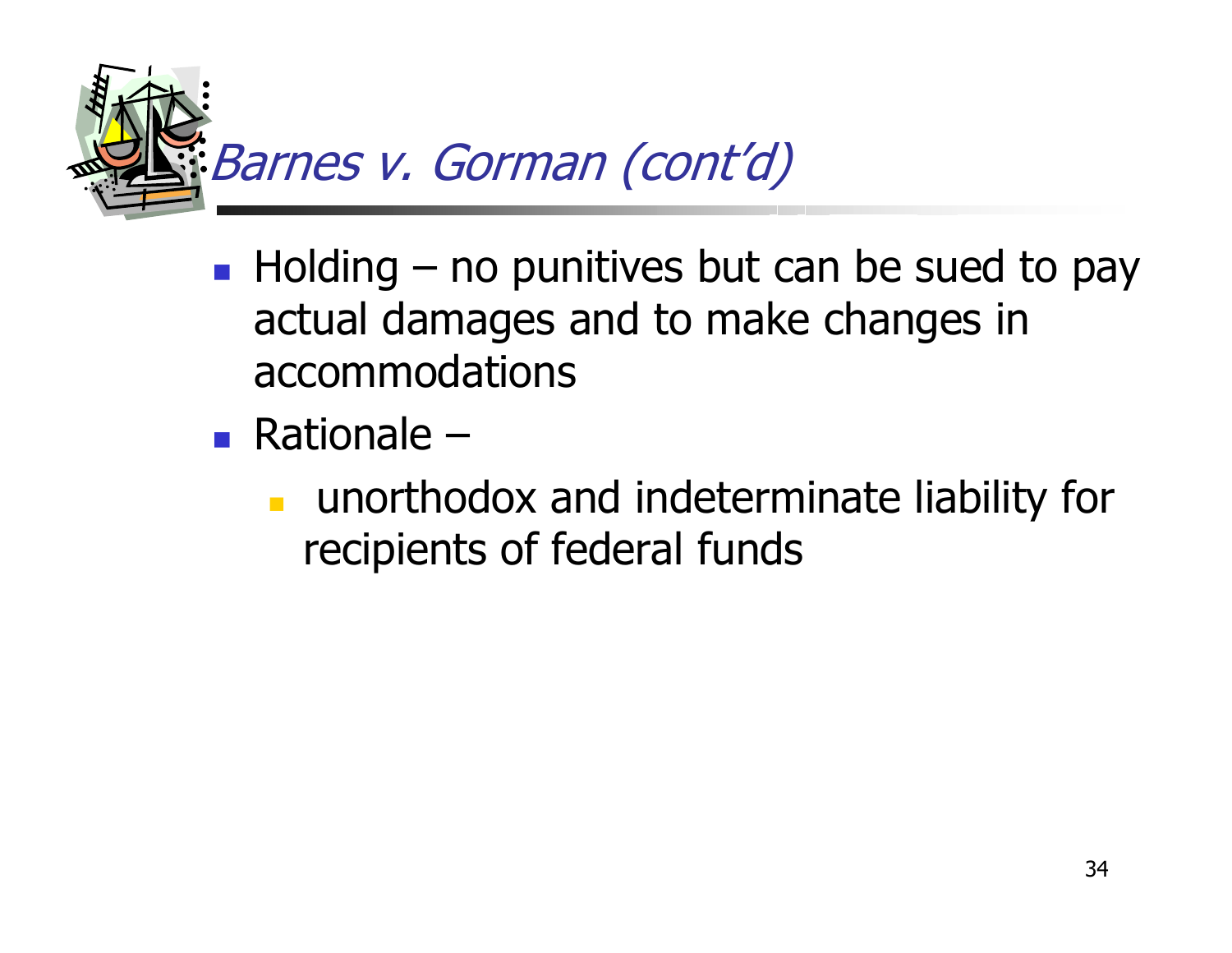

**Circuits test the limits** 

**-** Hernandez v. Hughes Missile Sys. Co. 9th Circuit Court of Appeals No. 01-15512 (June 11, 2002)

**-** Fogleman v. Mercy 3rd Circuit Court of Appeals (June 2002)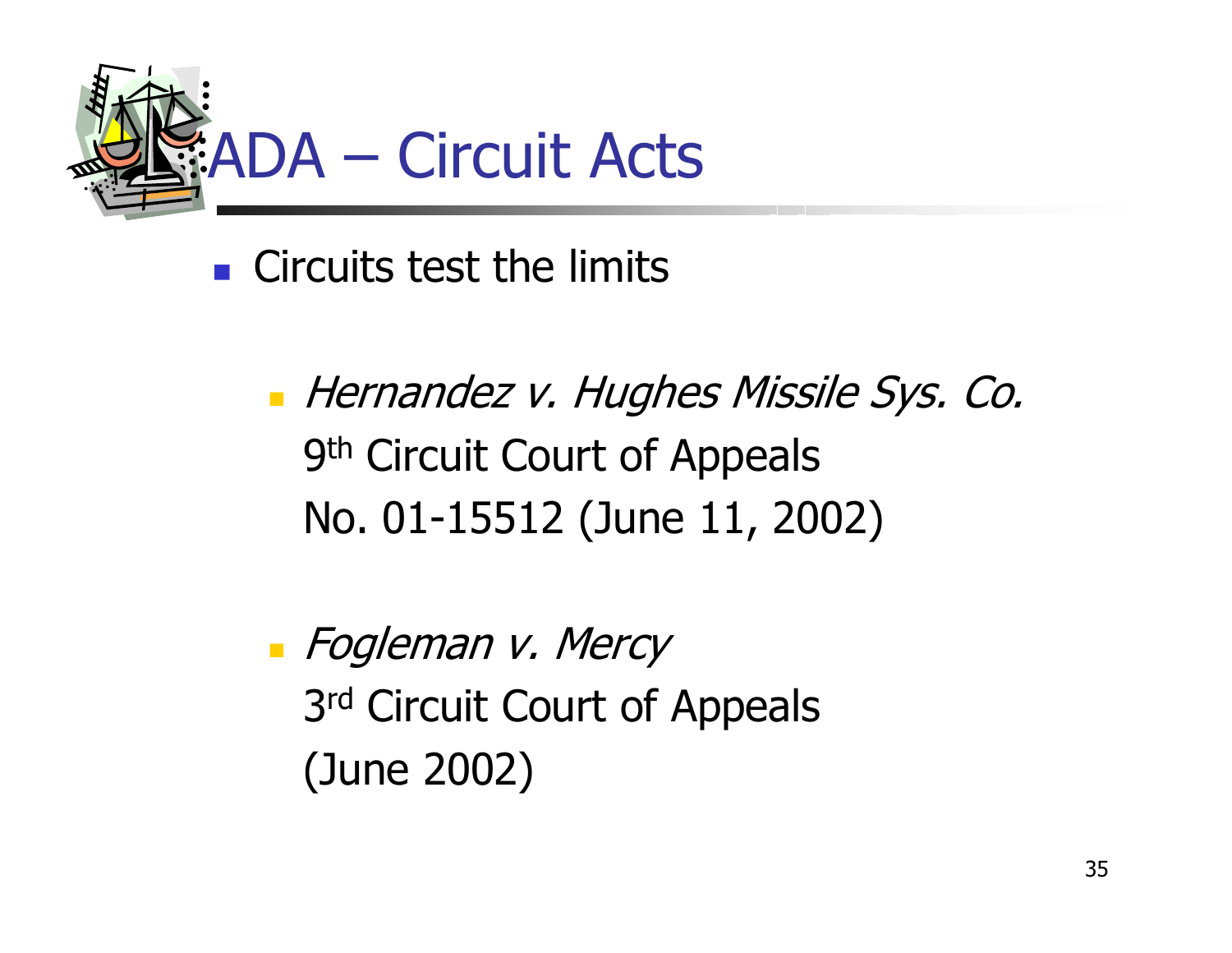

### ■ 9<sup>th</sup> Circuit Decision -

- **-** Hernandez v. Hughes Missile Sys. Co. (June 11, 2002)
	- $\blacksquare$  Issue
		- **.** "perception" of a disability brings case within ADA protection
	- **Interesting facts** 
		- **Triggering factors: application for re-hire denied;** earlier resignation in lieu of discharge for failing a drug test
		- **Example 20 IG 2018 Company policy not to rehire** where violation of its code of conduct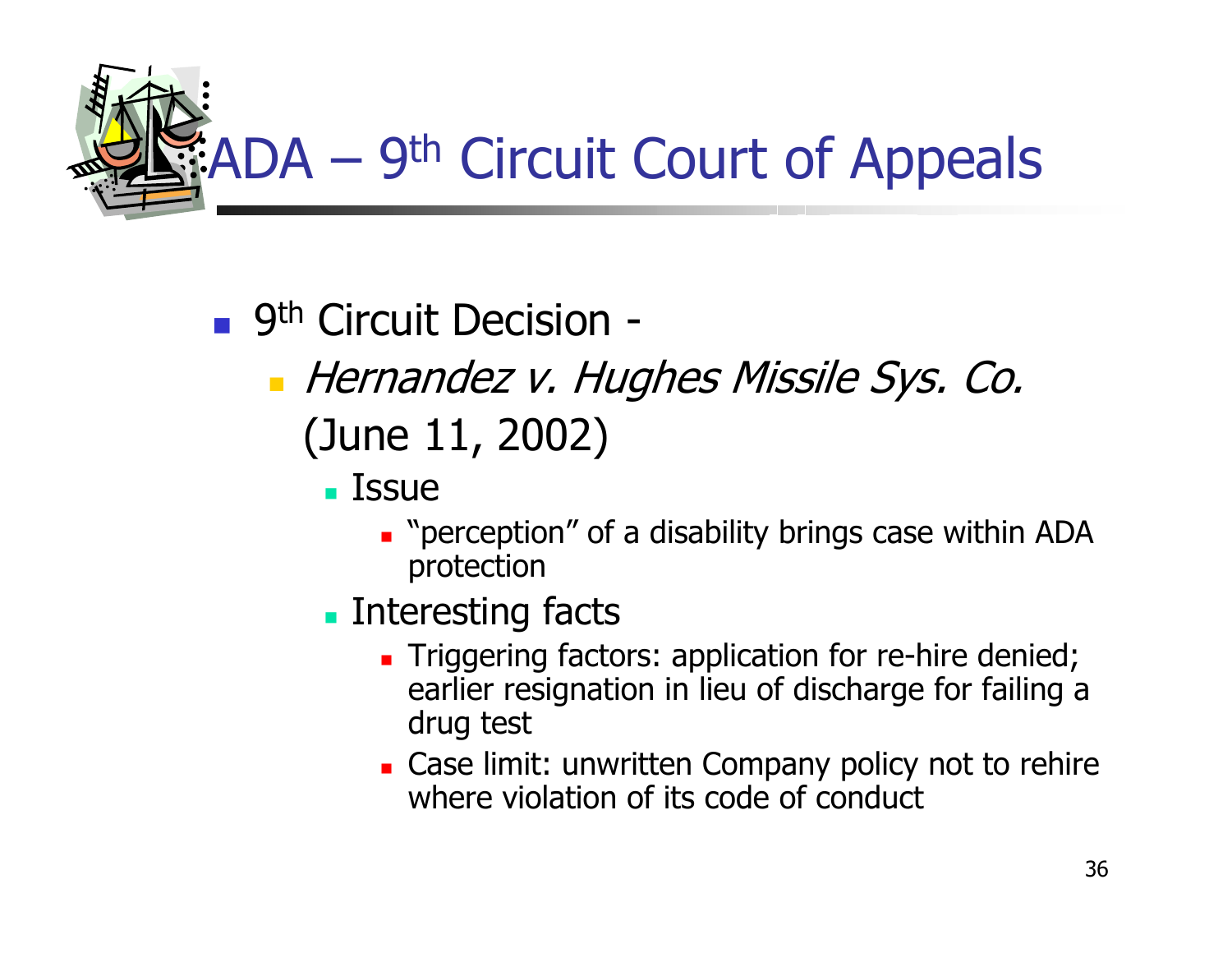ADA – 3rd Circuit Court of Appeals

- 3<sup>rd</sup> Circuit Decision
	- **-** Fogleman v. Mercy
		- (June 2002)
			- **L** Issues
				- 3<sup>rd</sup> party
					- Anti-retaliation provision of ADA
				- **.** "perceived" to be engaging in protected activity
					- Focus on employer's reasons
			- **Interesting facts**